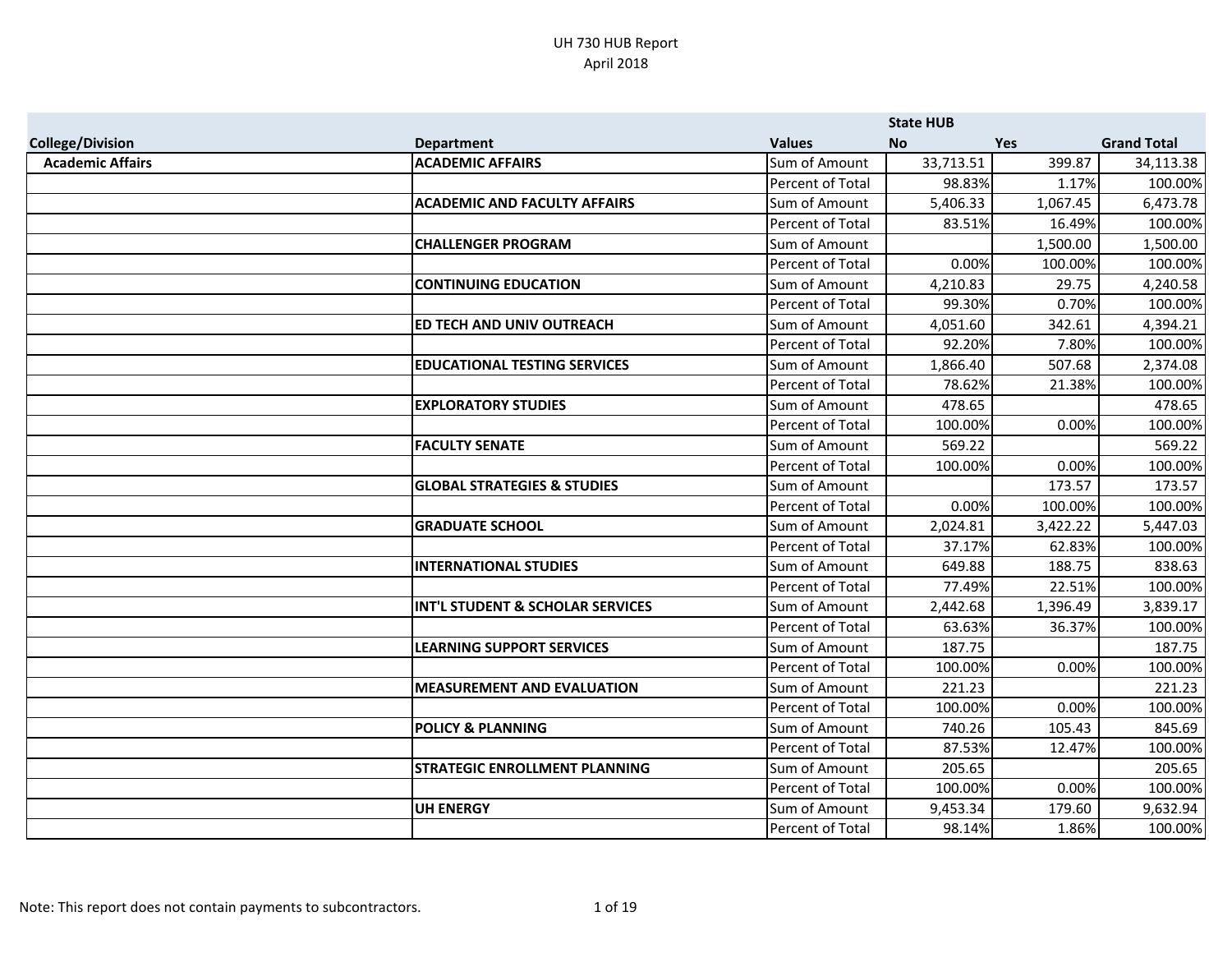|                                          |                                          |                         | <b>State HUB</b> |            |                    |
|------------------------------------------|------------------------------------------|-------------------------|------------------|------------|--------------------|
| <b>College/Division</b>                  | <b>Department</b>                        | <b>Values</b>           | <b>No</b>        | <b>Yes</b> | <b>Grand Total</b> |
| <b>Academic Affairs</b>                  | <b>UH SUGAR LAND</b>                     | Sum of Amount           | 58,404.26        | 124,462.80 | 182,867.06         |
|                                          |                                          | Percent of Total        | 31.94%           | 68.06%     | 100.00%            |
|                                          | UNDERGRADUATE ACADEMIC AFFAIRS           | Sum of Amount           | 162.24           |            | 162.24             |
|                                          |                                          | Percent of Total        | 100.00%          | 0.00%      | 100.00%            |
|                                          | <b>UNDERGRADUATE STUDENT SUCCESS</b>     | Sum of Amount           | 9,166.82         | 87.33      | 9,254.15           |
|                                          |                                          | Percent of Total        | 99.06%           | 0.94%      | 100.00%            |
|                                          | <b>UNDERGRADUATE STUDENT SUCCESS CTR</b> | Sum of Amount           | 221.00           |            | 221.00             |
|                                          |                                          | <b>Percent of Total</b> | 100.00%          | 0.00%      | 100.00%            |
|                                          | <b>WRITING CENTER</b>                    | Sum of Amount           | 278.39           |            | 278.39             |
|                                          |                                          | Percent of Total        | 100.00%          | 0.00%      | 100.00%            |
| <b>Academic Affairs Sum of Amount</b>    |                                          |                         | 134,454.85       | 133,863.55 | 268,318.40         |
| <b>Academic Affairs Percent of Total</b> |                                          |                         | 50.11%           | 49.89%     | 100.00%            |
| <b>Administration and Finance</b>        | <b>ADMINISTRATION &amp; FINANCE</b>      | Sum of Amount           | 4,835.24         | 2,890.96   | 7,726.20           |
|                                          |                                          | <b>Percent of Total</b> | 62.58%           | 37.42%     | 100.00%            |
|                                          | <b>AUXILIARY SERVICES OPERATIONS</b>     | Sum of Amount           | 18,630.15        |            | 18,630.15          |
|                                          |                                          | Percent of Total        | 100.00%          | 0.00%      | 100.00%            |
|                                          | <b>BUDGET</b>                            | Sum of Amount           | 85.00            |            | 85.00              |
|                                          |                                          | Percent of Total        | 100.00%          | 0.00%      | 100.00%            |
|                                          | <b>BUSINESS SERVICES</b>                 | Sum of Amount           | 269.84           | 3,051.43   | 3,321.27           |
|                                          |                                          | Percent of Total        | 8.12%            | 91.88%     | 100.00%            |
|                                          | <b>BUSINESS SERVICES III</b>             | Sum of Amount           | 298.55           | 468.88     | 767.43             |
|                                          |                                          | Percent of Total        | 38.90%           | 61.10%     | 100.00%            |
|                                          | <b>BUSINESS SERVICES SITE II</b>         | Sum of Amount           |                  | 433.53     | 433.53             |
|                                          |                                          | Percent of Total        | 0.00%            | 100.00%    | 100.00%            |
|                                          | <b>CENTRAL FACILITY SERVICES</b>         | Sum of Amount           | 10,223.84        | 2,019.55   | 12,243.39          |
|                                          |                                          | Percent of Total        | 83.50%           | 16.50%     | 100.00%            |
|                                          | <b>COUGAR CARD</b>                       | Sum of Amount           | 30,704.36        | 141.20     | 30,845.56          |
|                                          |                                          | Percent of Total        | 99.54%           | 0.46%      | 100.00%            |
|                                          | <b>CULLEN PERFORMANCE HALL</b>           | Sum of Amount           | 81,362.36        | 323.05     | 81,685.41          |
|                                          |                                          | <b>Percent of Total</b> | 99.60%           | 0.40%      | 100.00%            |
|                                          | <b>DEPT OF PUBLIC SAFETY ADMINIST</b>    | Sum of Amount           | 5,922.95         | 842.55     | 6,765.50           |
|                                          |                                          | Percent of Total        | 87.55%           | 12.45%     | 100.00%            |
|                                          | <b>ENTERPRISE SYSTEMS</b>                | Sum of Amount           | 40,228.61        | 59,031.23  | 99,259.84          |
|                                          |                                          | Percent of Total        | 40.53%           | 59.47%     | 100.00%            |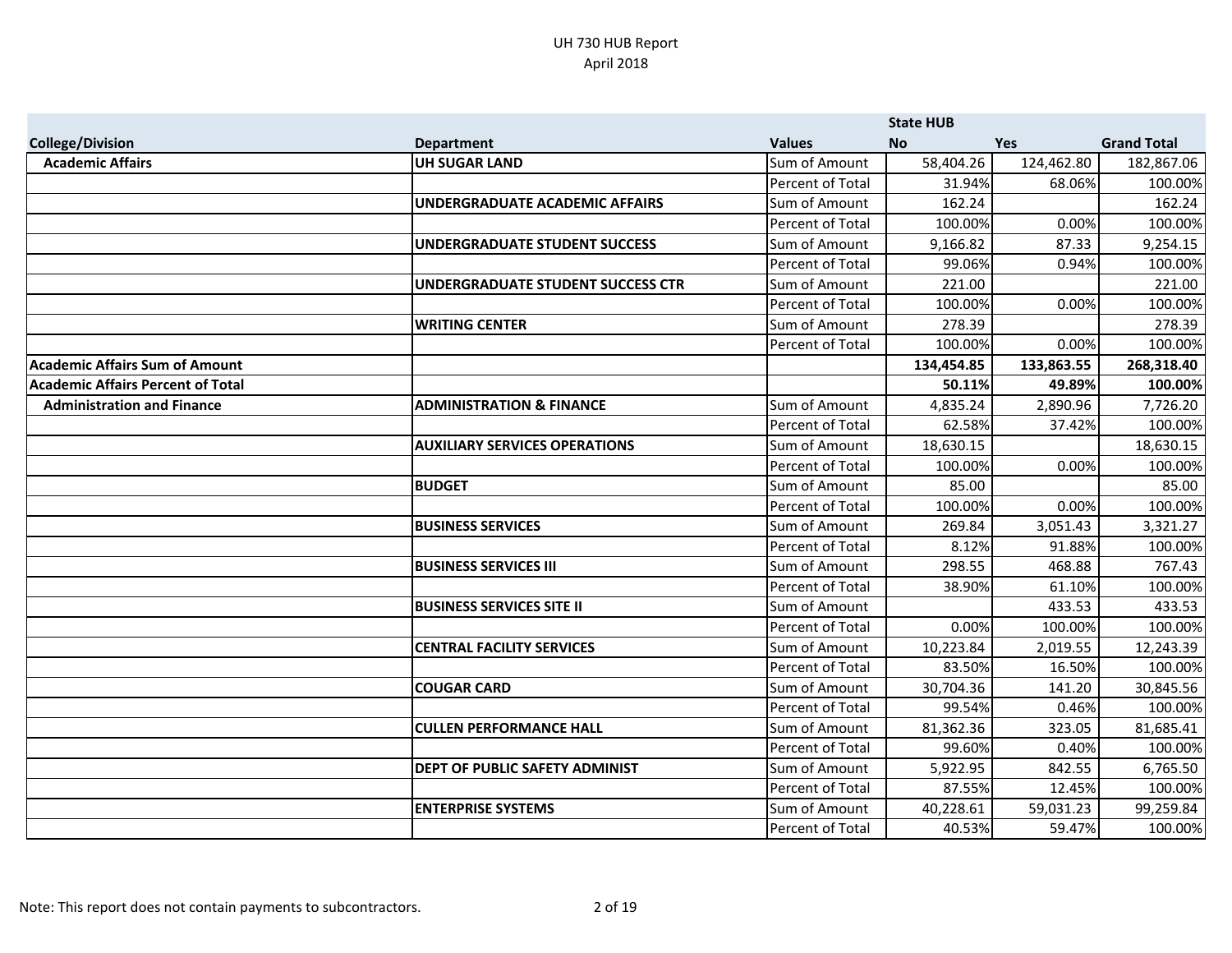|                                   |                                               |                  | <b>State HUB</b> |            |                    |
|-----------------------------------|-----------------------------------------------|------------------|------------------|------------|--------------------|
| <b>College/Division</b>           | <b>Department</b>                             | <b>Values</b>    | <b>No</b>        | Yes        | <b>Grand Total</b> |
| <b>Administration and Finance</b> | <b>ENV HEALTH &amp; LIFE SAFETY</b>           | Sum of Amount    | 1,716.80         | 269.69     | 1,986.49           |
|                                   |                                               | Percent of Total | 86.42%           | 13.58%     | 100.00%            |
|                                   | <b>FACILITIES MANAGEMENT</b>                  | Sum of Amount    | 6,722.70         | 1,205.16   | 7,927.86           |
|                                   |                                               | Percent of Total | 84.80%           | 15.20%     | 100.00%            |
|                                   | <b>FACILITIES OPERATION &amp; MAINT</b>       | Sum of Amount    | 29,641.71        |            | 29,641.71          |
|                                   |                                               | Percent of Total | 100.00%          | 0.00%      | 100.00%            |
|                                   | <b>FACILITIES PLANNING &amp; CONSTRUCTION</b> | Sum of Amount    | 11,294,938.26    | 509,993.34 | 11,804,931.60      |
|                                   |                                               | Percent of Total | 95.68%           | 4.32%      | 100.00%            |
|                                   | <b>FACILITIES/CONSTRUCTION MGMT ADMIN</b>     | Sum of Amount    | 20.12            |            | 20.12              |
|                                   |                                               | Percent of Total | 100.00%          | 0.00%      | 100.00%            |
|                                   | <b>FINANCE-A&amp;F</b>                        | Sum of Amount    | 2,790.23         | 780.13     | 3,570.36           |
|                                   |                                               | Percent of Total | 78.15%           | 21.85%     | 100.00%            |
|                                   | HIGH PERFORMANCE & COMPUTING & NETWK          | Sum of Amount    | 6,785.87         |            | 6,785.87           |
|                                   |                                               | Percent of Total | 100.00%          | 0.00%      | 100.00%            |
|                                   | <b>HUB PROGRAMS</b>                           | Sum of Amount    |                  | 584.25     | 584.25             |
|                                   |                                               | Percent of Total | 0.00%            | 100.00%    | 100.00%            |
|                                   | <b>HUMAN RESOURCES</b>                        | Sum of Amount    | 58,131.82        | 3,754.20   | 61,886.02          |
|                                   |                                               | Percent of Total | 93.93%           | 6.07%      | 100.00%            |
|                                   | <b>INACTIVE-BUSINESS SERVICES OPERATIONS</b>  | Sum of Amount    | 84.80            |            | 84.80              |
|                                   |                                               | Percent of Total | 100.00%          | 0.00%      | 100.00%            |
|                                   | <b>INACTIVE-EXEC DIR PROCUR/AUX</b>           | Sum of Amount    | 103.63           |            | 103.63             |
|                                   |                                               | Percent of Total | 100.00%          | 0.00%      | 100.00%            |
|                                   | <b>INST - BUDGET</b>                          | Sum of Amount    | 62,395.80        |            | 62,395.80          |
|                                   |                                               | Percent of Total | 100.00%          | 0.00%      | 100.00%            |
|                                   | <b>INST - BUSINESS SERVICES</b>               | Sum of Amount    | 149,197.52       |            | 149,197.52         |
|                                   |                                               | Percent of Total | 100.00%          | 0.00%      | 100.00%            |
|                                   | <b>KUHF RADIO</b>                             | Sum of Amount    | 50,495.63        | 9,319.29   | 59,814.92          |
|                                   |                                               | Percent of Total | 84.42%           | 15.58%     | 100.00%            |
|                                   | <b>MINOR AND PLANNED PROJECTS</b>             | Sum of Amount    | 653,743.31       | 104,668.07 | 758,411.38         |
|                                   |                                               | Percent of Total | 86.20%           | 13.80%     | 100.00%            |
|                                   | <b>MINOR IN-HOUSE CONSTRUCTION</b>            | Sum of Amount    | 11,325.49        | 24,255.00  | 35,580.49          |
|                                   |                                               | Percent of Total | 31.83%           | 68.17%     | 100.00%            |
|                                   | OFFICE EQUAL OPPORTUNITY SRVS                 | Sum of Amount    | 501.21           | 81.84      | 583.05             |
|                                   |                                               | Percent of Total | 85.96%           | 14.04%     | 100.00%            |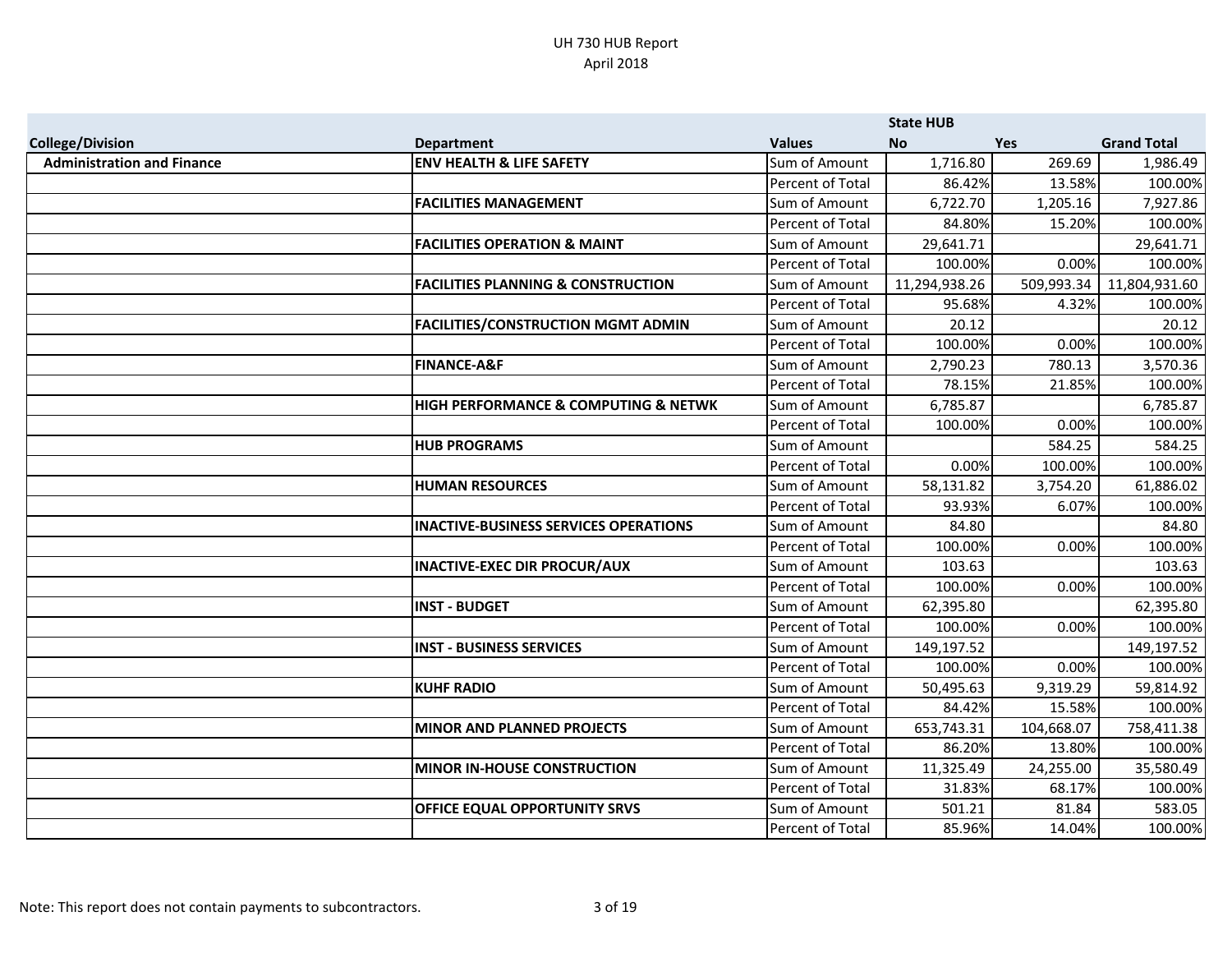|                                   |                                                |                  | <b>State HUB</b> |            |                    |
|-----------------------------------|------------------------------------------------|------------------|------------------|------------|--------------------|
| <b>College/Division</b>           | <b>Department</b>                              | <b>Values</b>    | <b>No</b>        | <b>Yes</b> | <b>Grand Total</b> |
| <b>Administration and Finance</b> | <b>PARKING &amp; TRANSPORTATION OPERATIONS</b> | Sum of Amount    | 496,766.20       | 12,849.75  | 509,615.95         |
|                                   |                                                | Percent of Total | 97.48%           | 2.52%      | 100.00%            |
|                                   | PHY PLANT-AUTOMOTIVE                           | Sum of Amount    | 25,686.54        | 7,810.29   | 33,496.83          |
|                                   |                                                | Percent of Total | 76.68%           | 23.32%     | 100.00%            |
|                                   | PHY PLANT-GROUNDS MAINT                        | Sum of Amount    | 39,191.35        |            | 39,191.35          |
|                                   |                                                | Percent of Total | 100.00%          | 0.00%      | 100.00%            |
|                                   | PHY PLANT-SOLID WASTE                          | Sum of Amount    | 3,512.50         |            | 3,512.50           |
|                                   |                                                | Percent of Total | 100.00%          | 0.00%      | 100.00%            |
|                                   | <b>PHYSICAL PLANT</b>                          | Sum of Amount    | 259,758.64       | 464,115.84 | 723,874.48         |
|                                   |                                                | Percent of Total | 35.88%           | 64.12%     | 100.00%            |
|                                   | <b>PLANNING</b>                                | Sum of Amount    | 1,811.94         |            | 1,811.94           |
|                                   |                                                | Percent of Total | 100.00%          | 0.00%      | 100.00%            |
|                                   | <b>POLICE</b>                                  | Sum of Amount    | 38,663.08        | 2,923.68   | 41,586.76          |
|                                   |                                                | Percent of Total | 92.97%           | 7.03%      | 100.00%            |
|                                   | <b>POSTAL SERVICES OPERATIONS</b>              | Sum of Amount    |                  | 135.53     | 135.53             |
|                                   |                                                | Percent of Total | 0.00%            | 100.00%    | 100.00%            |
|                                   | <b>PRINTING OPERATIONS</b>                     | Sum of Amount    | 14,843.68        | 1,908.43   | 16,752.11          |
|                                   |                                                | Percent of Total | 88.61%           | 11.39%     | 100.00%            |
|                                   | <b>PUBLIC ART</b>                              | Sum of Amount    | 182,538.17       |            | 182,538.17         |
|                                   |                                                | Percent of Total | 100.00%          | 0.00%      | 100.00%            |
|                                   | <b>PUBLIC SAFETY SYSTEMS</b>                   | Sum of Amount    | 4,737.31         |            | 4,737.31           |
|                                   |                                                | Percent of Total | 100.00%          | 0.00%      | 100.00%            |
|                                   | <b>PURCHASED UTILITIES</b>                     | Sum of Amount    | 132,483.93       |            | 132,483.93         |
|                                   |                                                | Percent of Total | 100.00%          | 0.00%      | 100.00%            |
|                                   | <b>REAL ESTATE SERVICES</b>                    | Sum of Amount    | 4,800.00         |            | 4,800.00           |
|                                   |                                                | Percent of Total | 100.00%          | 0.00%      | 100.00%            |
|                                   | <b>RISK MANAGEMENT</b>                         | Sum of Amount    | 203.79           |            | 203.79             |
|                                   |                                                | Percent of Total | 100.00%          | 0.00%      | 100.00%            |
|                                   | <b>SERVICE LEVEL AGREEMENT</b>                 | Sum of Amount    | 19,887.37        | 160,092.40 | 179,979.77         |
|                                   |                                                | Percent of Total | 11.05%           | 88.95%     | 100.00%            |
|                                   | <b>STUDENT BUSINESS SERVICES</b>               | Sum of Amount    | 16,276.99        | 1,142.62   | 17,419.61          |
|                                   |                                                | Percent of Total | 93.44%           | 6.56%      | 100.00%            |
|                                   | <b>TECHNOLOGY SERVICES &amp; SUPPORT</b>       | Sum of Amount    | 61,475.12        | 33,022.88  | 94,498.00          |
|                                   |                                                | Percent of Total | 65.05%           | 34.95%     | 100.00%            |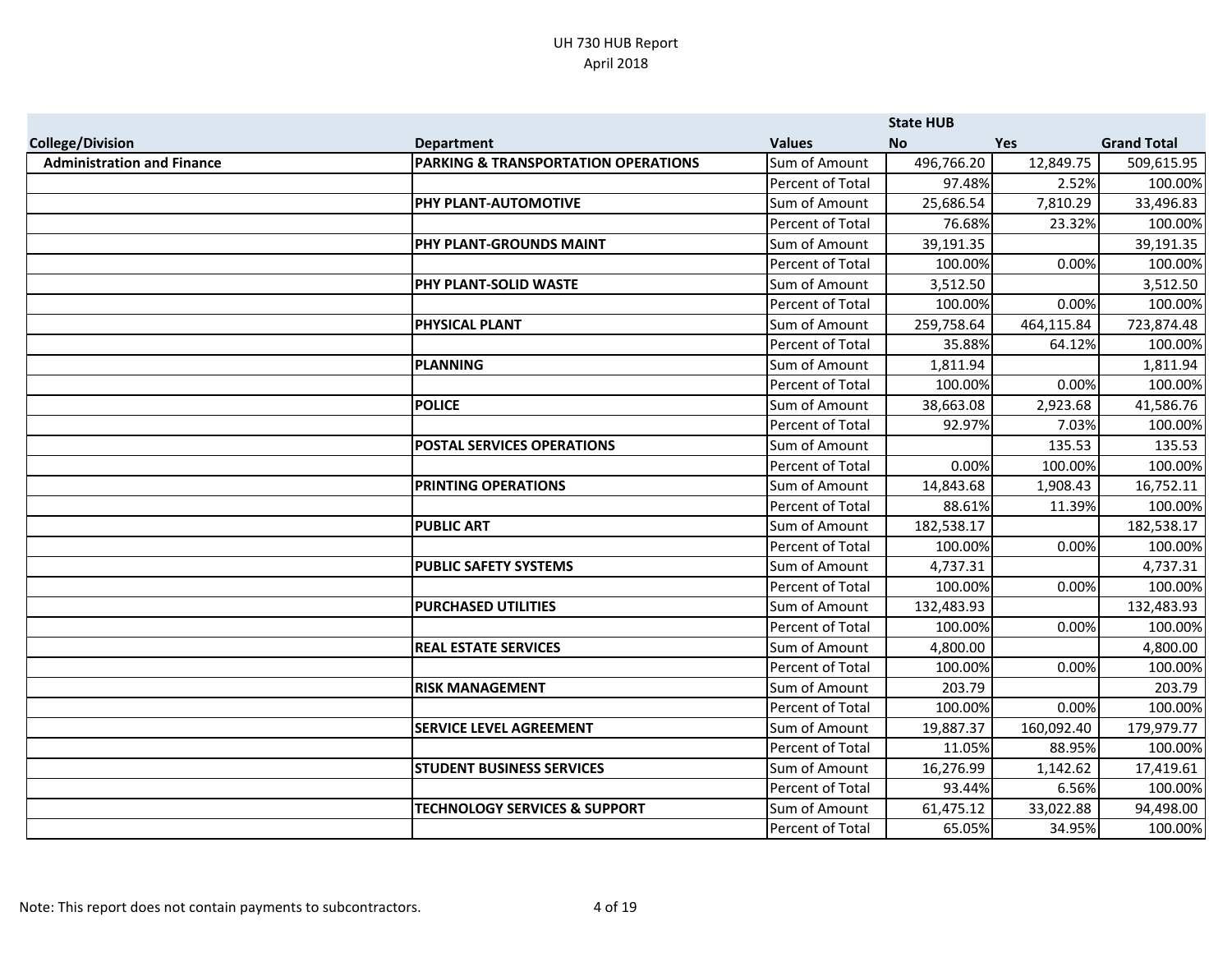|                                                    |                                             |                         | <b>State HUB</b> |              |                    |
|----------------------------------------------------|---------------------------------------------|-------------------------|------------------|--------------|--------------------|
| <b>College/Division</b>                            | <b>Department</b>                           | <b>Values</b>           | <b>No</b>        | <b>Yes</b>   | <b>Grand Total</b> |
| <b>Administration and Finance</b>                  | <b>TV PUBLIC BROADCASTING</b>               | Sum of Amount           | 47,586.23        | 3,365.54     | 50,951.77          |
|                                                    |                                             | Percent of Total        | 93.39%           | 6.61%        | 100.00%            |
|                                                    | UH SPORTS & ENTERTAINMENT SVC               | Sum of Amount           | 647,642.86       |              | 647,642.86         |
|                                                    |                                             | Percent of Total        | 100.00%          | 0.00%        | 100.00%            |
|                                                    | UIT EXTERNALLY FUNDED PROJECTS              | Sum of Amount           |                  | 4,690.00     | 4,690.00           |
|                                                    |                                             | Percent of Total        | 0.00%            | 100.00%      | 100.00%            |
|                                                    | <b>UIT SECURITY</b>                         | Sum of Amount           |                  | 9,487.20     | 9,487.20           |
|                                                    |                                             | <b>Percent of Total</b> | 0.00%            | 100.00%      | 100.00%            |
|                                                    | UNIV PROPERTY SERVICES OPERATIONS           | Sum of Amount           | 303,552.00       |              | 303,552.00         |
|                                                    |                                             | Percent of Total        | 100.00%          | 0.00%        | 100.00%            |
|                                                    | UNIVERSITY INFORMATION TECHNOLOGY           | Sum of Amount           | 19,398.34        | 10,201.99    | 29,600.33          |
|                                                    |                                             | Percent of Total        | 65.53%           | 34.47%       | 100.00%            |
| <b>Administration and Finance Sum of Amount</b>    |                                             |                         | 14,841,971.84    | 1,435,859.50 | 16,277,831.34      |
| <b>Administration and Finance Percent of Total</b> |                                             |                         | 91.18%           | 8.82%        | 100.00%            |
| Architecture                                       | <b>ARCHITECTURE</b>                         | Sum of Amount           | 154.95           |              | 154.95             |
|                                                    |                                             | <b>Percent of Total</b> | 100.00%          | 0.00%        | 100.00%            |
|                                                    | <b>DEAN, ARCHITECTURE</b>                   | Sum of Amount           | 15,885.95        | 2,249.06     | 18,135.01          |
|                                                    |                                             | Percent of Total        | 87.60%           | 12.40%       | 100.00%            |
| <b>Architecture Sum of Amount</b>                  |                                             |                         | 16,040.90        | 2,249.06     | 18,289.96          |
| <b>Architecture Percent of Total</b>               |                                             |                         | 87.70%           | 12.30%       | 100.00%            |
| <b>Business Administration</b>                     | <b>ACCOUNTANCY AND TAXATION</b>             | Sum of Amount           | 4,904.15         | 836.35       | 5,740.50           |
|                                                    |                                             | Percent of Total        | 85.43%           | 14.57%       | 100.00%            |
|                                                    | <b>ACCOUNTING CERTIFICATE PROGRAM</b>       | Sum of Amount           | 292.77           | 213.25       | 506.02             |
|                                                    |                                             | Percent of Total        | 57.86%           | 42.14%       | 100.00%            |
|                                                    | <b>BAUER CAREER SERVICES CTR</b>            | Sum of Amount           | 8,713.85         | 354.90       | 9,068.75           |
|                                                    |                                             | Percent of Total        | 96.09%           | 3.91%        | 100.00%            |
|                                                    | <b>BAUER COMMUNICATIONS</b>                 | Sum of Amount           | 21,390.63        | 8,693.14     | 30,083.77          |
|                                                    |                                             | Percent of Total        | 71.10%           | 28.90%       | 100.00%            |
|                                                    | <b>BAUER DIVISION OF TECHNOLOGY</b>         | Sum of Amount           | 17,882.62        | 66,608.09    | 84,490.71          |
|                                                    |                                             | Percent of Total        | 21.17%           | 78.83%       | 100.00%            |
|                                                    | <b>BAUER EXTERNAL RELATIONS DEPT</b>        | Sum of Amount           | 42.00            |              | 42.00              |
|                                                    |                                             | Percent of Total        | 100.00%          | 0.00%        | 100.00%            |
|                                                    | <b>BAUER GRADUATE PROFESSIONAL PROGRAMS</b> | Sum of Amount           | 14,576.50        | 3,927.05     | 18,503.55          |
|                                                    |                                             | Percent of Total        | 78.78%           | 21.22%       | 100.00%            |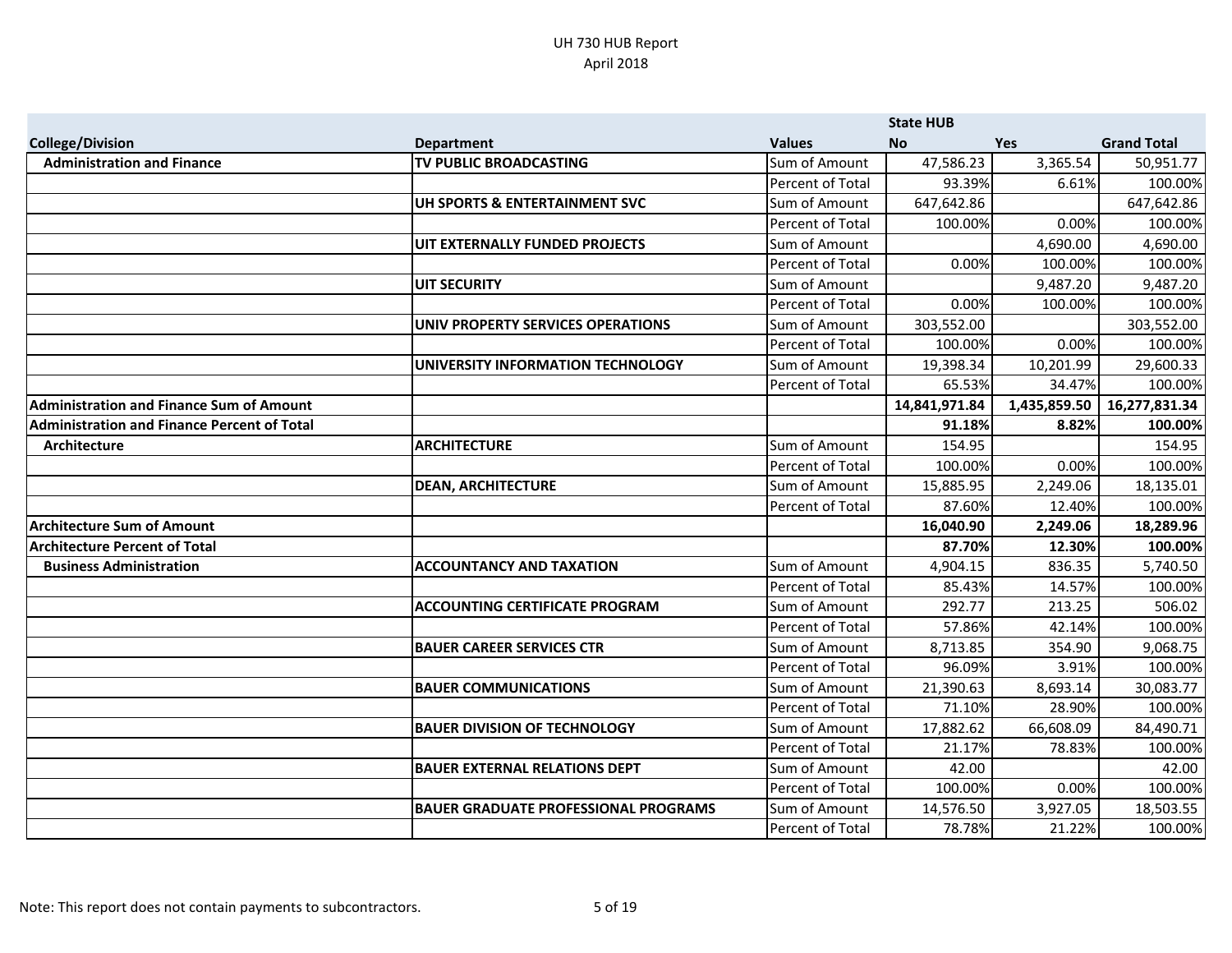|                                                 |                                              |                         | <b>State HUB</b> |            |                    |
|-------------------------------------------------|----------------------------------------------|-------------------------|------------------|------------|--------------------|
| <b>College/Division</b>                         | <b>Department</b>                            | <b>Values</b>           | <b>No</b>        | <b>Yes</b> | <b>Grand Total</b> |
| <b>Business Administration</b>                  | <b>CTR FOR EXECUTIVE DEVELOPMENT</b>         | Sum of Amount           | 4,636.67         |            | 4,636.67           |
|                                                 |                                              | Percent of Total        | 100.00%          | 0.00%      | 100.00%            |
|                                                 | <b>DEAN'S OFFICE, BAUER COLLEGE</b>          | Sum of Amount           | 34,044.62        | 6,700.88   | 40,745.50          |
|                                                 |                                              | Percent of Total        | 83.55%           | 16.45%     | 100.00%            |
|                                                 | <b>DECISION AND INFORMATION SCIEN</b>        | Sum of Amount           | 609.98           | 1,818.99   | 2,428.97           |
|                                                 |                                              | Percent of Total        | 25.11%           | 74.89%     | 100.00%            |
|                                                 | <b>EXECUTIVE DEGREE PROGRAMS</b>             | Sum of Amount           | 62,766.78        | 1,486.59   | 64,253.37          |
|                                                 |                                              | Percent of Total        | 97.69%           | 2.31%      | 100.00%            |
|                                                 | <b>FINANCE-BAUER COLLEGE</b>                 | Sum of Amount           | 17,159.35        | 814.35     | 17,973.70          |
|                                                 |                                              | Percent of Total        | 95.47%           | 4.53%      | 100.00%            |
|                                                 | MANAGEMENT-BAUER COLLEGE                     | Sum of Amount           | 35,603.27        | 545.98     | 36,149.25          |
|                                                 |                                              | Percent of Total        | 98.49%           | 1.51%      | 100.00%            |
|                                                 | <b>MARKETING-BAUER COLLEGE</b>               | Sum of Amount           | 4,250.29         | 4,279.32   | 8,529.61           |
|                                                 |                                              | Percent of Total        | 49.83%           | 50.17%     | 100.00%            |
|                                                 | <b>SALES EXCELLENCE INSTITUTE</b>            | Sum of Amount           | 15,718.56        | 1,985.60   | 17,704.16          |
|                                                 |                                              | Percent of Total        | 88.78%           | 11.22%     | 100.00%            |
|                                                 | <b>SMALL BUSINESS DEV CENTER</b>             | Sum of Amount           | 35,652.43        | 8,715.88   | 44,368.31          |
|                                                 |                                              | Percent of Total        | 80.36%           | 19.64%     | 100.00%            |
|                                                 | UNDERGRAD BUSINESS PROG                      | Sum of Amount           | 2,368.01         | 956.13     | 3,324.14           |
|                                                 |                                              | Percent of Total        | 71.24%           | 28.76%     | 100.00%            |
|                                                 | <b>WOLFF CTR FOR ENTREPRENEURSHIP</b>        | Sum of Amount           | 485.01           | 2,009.02   | 2,494.03           |
|                                                 |                                              | Percent of Total        | 19.45%           | 80.55%     | 100.00%            |
| <b>Business Administration Sum of Amount</b>    |                                              |                         | 281,097.49       | 109,945.52 | 391,043.01         |
| <b>Business Administration Percent of Total</b> |                                              |                         | 71.88%           | 28.12%     | 100.00%            |
| <b>Chancellor/President</b>                     | <b>BASEBALL</b>                              | Sum of Amount           | 21,984.29        | 4,340.00   | 26,324.29          |
|                                                 |                                              | Percent of Total        | 83.51%           | 16.49%     | 100.00%            |
|                                                 | <b>COMMUNITY RELATIONS &amp; INST ACCESS</b> | Sum of Amount           |                  | 63.00      | 63.00              |
|                                                 |                                              | Percent of Total        | 0.00%            | 100.00%    | 100.00%            |
|                                                 | <b>FOOTBALL</b>                              | Sum of Amount           | 35,884.69        |            | 35,884.69          |
|                                                 |                                              | <b>Percent of Total</b> | 100.00%          | 0.00%      | 100.00%            |
|                                                 | <b>INTERCOLLEGIATE ATHLETICS</b>             | Sum of Amount           | 1,075,333.70     | 20,107.28  | 1,095,440.98       |
|                                                 |                                              | Percent of Total        | 98.16%           | 1.84%      | 100.00%            |
|                                                 | <b>MEN'S BASKETBALL</b>                      | Sum of Amount           | 25,936.47        | 7,487.39   | 33,423.86          |
|                                                 |                                              | Percent of Total        | 77.60%           | 22.40%     | 100.00%            |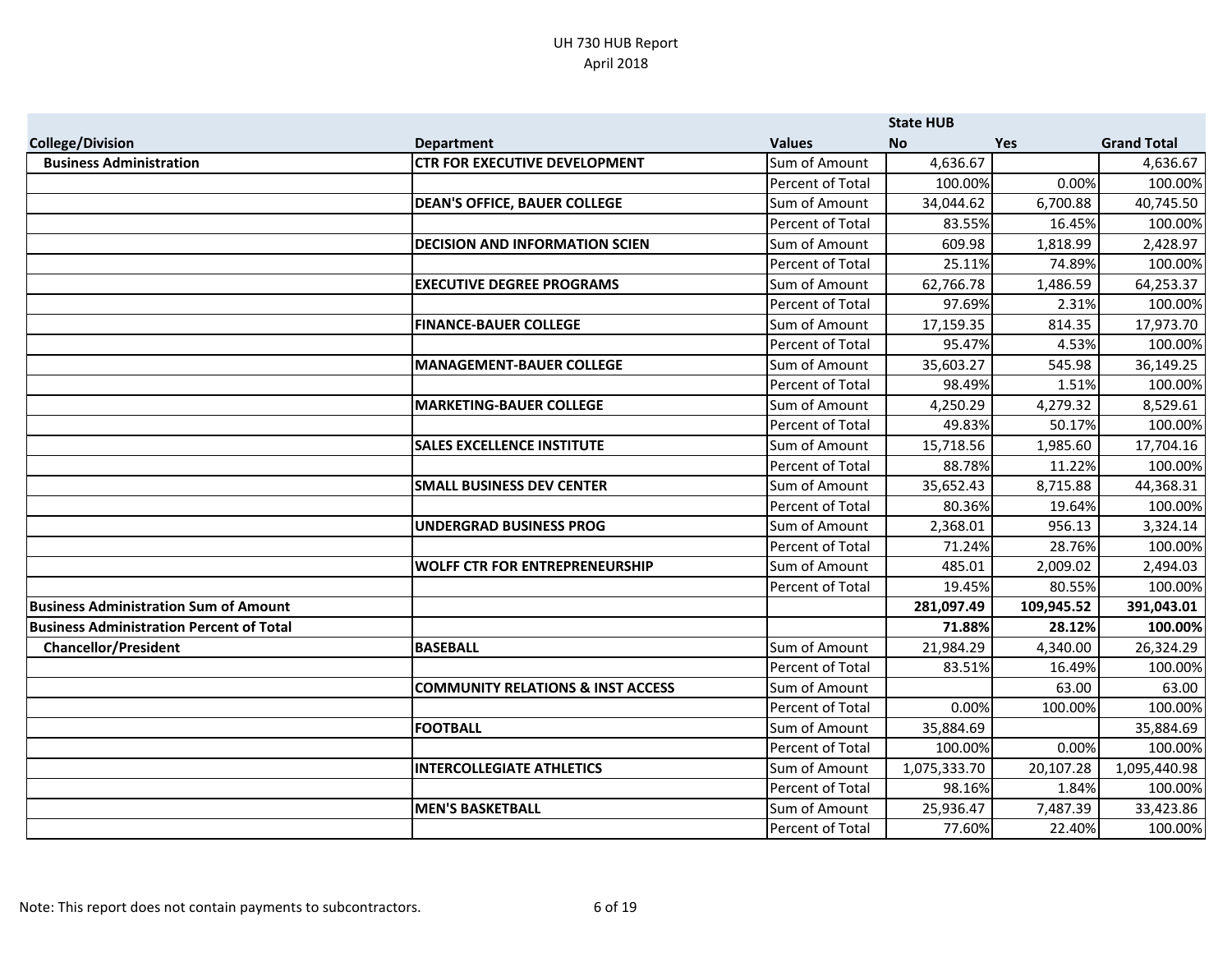|                                              |                                      |                         | <b>State HUB</b> |           |                    |
|----------------------------------------------|--------------------------------------|-------------------------|------------------|-----------|--------------------|
| <b>College/Division</b>                      | <b>Department</b>                    | <b>Values</b>           | <b>No</b>        | Yes       | <b>Grand Total</b> |
| <b>Chancellor/President</b>                  | <b>MEN'S GOLF</b>                    | Sum of Amount           | 2,517.22         |           | 2,517.22           |
|                                              |                                      | Percent of Total        | 100.00%          | 0.00%     | 100.00%            |
|                                              | <b>MEN'S TRACK AND FIELD</b>         | Sum of Amount           | 42,634.14        | 1,035.00  | 43,669.14          |
|                                              |                                      | Percent of Total        | 97.63%           | 2.37%     | 100.00%            |
|                                              | <b>OFFICE OF SPECIAL EVENTS</b>      | Sum of Amount           | 206,020.28       | 637.28    | 206,657.56         |
|                                              |                                      | Percent of Total        | 99.69%           | 0.31%     | 100.00%            |
|                                              | <b>PRESIDENT</b>                     | Sum of Amount           | 28,558.20        | 2,823.89  | 31,382.09          |
|                                              |                                      | Percent of Total        | 91.00%           | 9.00%     | 100.00%            |
|                                              | <b>STAFF COUNCIL</b>                 | Sum of Amount           | 1,576.76         | 22.38     | 1,599.14           |
|                                              |                                      | <b>Percent of Total</b> | 98.60%           | 1.40%     | 100.00%            |
|                                              | <b>WOMEN'S BASKETBALL</b>            | Sum of Amount           | 679.15           |           | 679.15             |
|                                              |                                      | Percent of Total        | 100.00%          | 0.00%     | 100.00%            |
|                                              | <b>WOMEN'S SOCCER</b>                | Sum of Amount           | 1,745.17         | 10.58     | 1,755.75           |
|                                              |                                      | Percent of Total        | 99.40%           | 0.60%     | 100.00%            |
|                                              | <b>WOMEN'S SOFTBALL</b>              | Sum of Amount           | 29,201.76        | 1,597.50  | 30,799.26          |
|                                              |                                      | Percent of Total        | 94.81%           | 5.19%     | 100.00%            |
|                                              | <b>WOMEN'S SWIMMING &amp; DIVING</b> | Sum of Amount           | 5,332.67         | 8.72      | 5,341.39           |
|                                              |                                      | Percent of Total        | 99.84%           | 0.16%     | 100.00%            |
|                                              | <b>WOMEN'S TENNIS</b>                | Sum of Amount           | 2,398.83         |           | 2,398.83           |
|                                              |                                      | Percent of Total        | 100.00%          | 0.00%     | 100.00%            |
|                                              | <b>WOMEN'S VOLLEYBALL</b>            | Sum of Amount           | 1,210.49         | 12.66     | 1,223.15           |
|                                              |                                      | Percent of Total        | 98.96%           | 1.04%     | 100.00%            |
| <b>Chancellor/President Sum of Amount</b>    |                                      |                         | 1,481,013.82     | 38,145.68 | 1,519,159.50       |
| <b>Chancellor/President Percent of Total</b> |                                      |                         | 97.49%           | 2.51%     | 100.00%            |
| <b>College of the Arts</b>                   | <b>ART</b>                           | Sum of Amount           | 4,362.86         | 103.63    | 4,466.49           |
|                                              |                                      | Percent of Total        | 97.68%           | 2.32%     | 100.00%            |
|                                              | <b>BAND</b>                          | Sum of Amount           | 13,864.20        | 80.40     | 13,944.60          |
|                                              |                                      | Percent of Total        | 99.42%           | 0.58%     | 100.00%            |
|                                              | <b>BLAFFER GALLERY</b>               | Sum of Amount           |                  | 90.00     | 90.00              |
|                                              |                                      | Percent of Total        | 0.00%            | 100.00%   | 100.00%            |
|                                              | <b>CWMCA CENTER FOR THE ARTS</b>     | Sum of Amount           | 73,900.91        |           | 73,900.91          |
|                                              |                                      | Percent of Total        | 100.00%          | 0.00%     | 100.00%            |
|                                              | <b>DEAN, COLLEGE OF THE ARTS</b>     | Sum of Amount           | 23,516.78        | 511.88    | 24,028.66          |
|                                              |                                      | Percent of Total        | 97.87%           | 2.13%     | 100.00%            |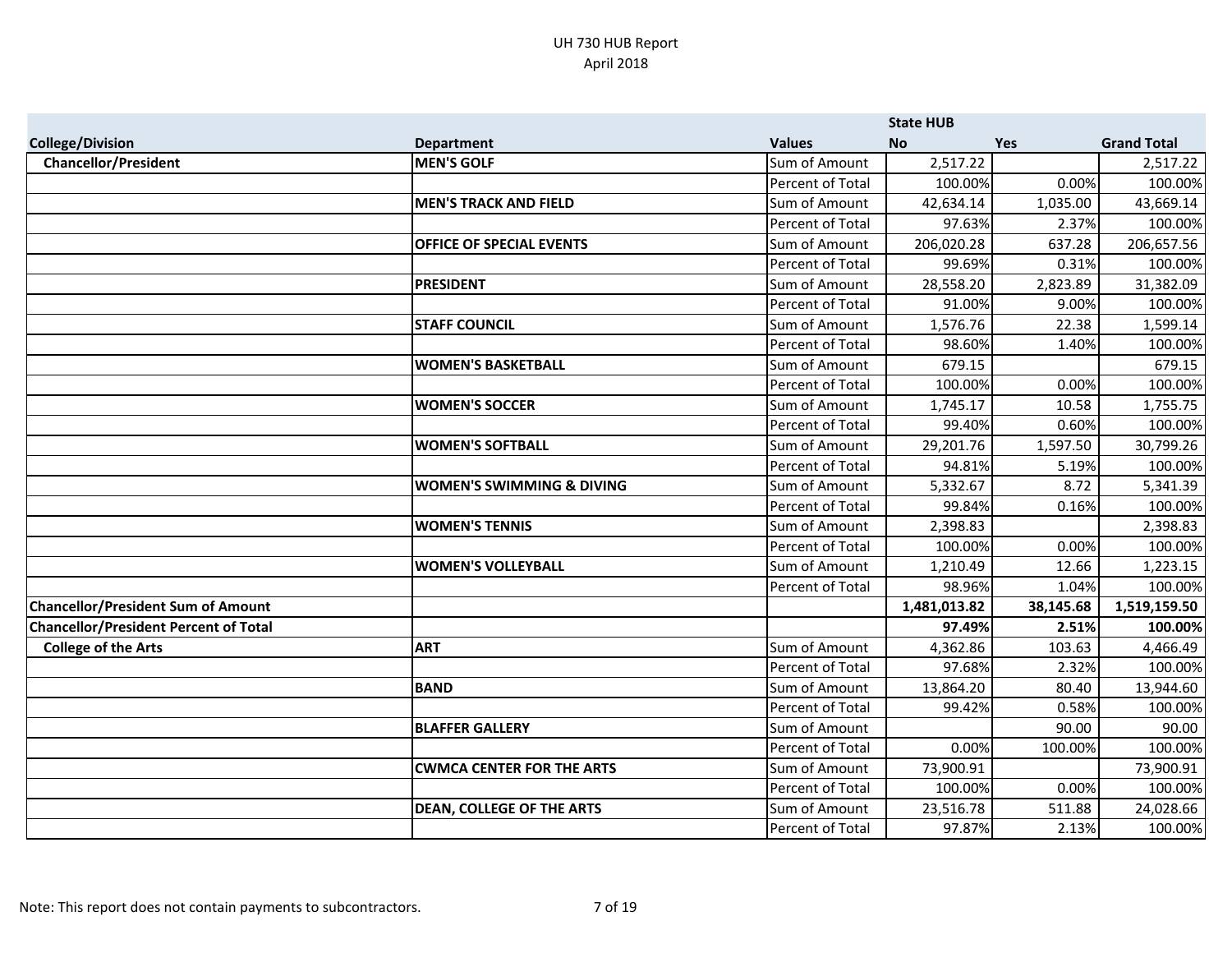|                                             |                                             |                  | <b>State HUB</b> |            |                    |
|---------------------------------------------|---------------------------------------------|------------------|------------------|------------|--------------------|
| <b>College/Division</b>                     | <b>Department</b>                           | <b>Values</b>    | <b>No</b>        | <b>Yes</b> | <b>Grand Total</b> |
| <b>College of the Arts</b>                  | <b>MUSIC</b>                                | Sum of Amount    | 5,884.60         | 1,756.81   | 7,641.41           |
|                                             |                                             | Percent of Total | 77.01%           | 22.99%     | 100.00%            |
|                                             | <b>THEATER</b>                              | Sum of Amount    | 18,099.31        | 679.31     | 18,778.62          |
|                                             |                                             | Percent of Total | 96.38%           | 3.62%      | 100.00%            |
| <b>College of the Arts Sum of Amount</b>    |                                             |                  | 139,628.66       | 3,222.03   | 142,850.69         |
| <b>College of the Arts Percent of Total</b> |                                             |                  | 97.74%           | 2.26%      | 100.00%            |
| <b>Education</b>                            | <b>ASIAN AMERICAN STUDIES</b>               | Sum of Amount    | 245.75           | 153.63     | 399.38             |
|                                             |                                             | Percent of Total | 61.53%           | 38.47%     | 100.00%            |
|                                             | <b>CENTER FOR INFO TECH IN EDUCATION</b>    | Sum of Amount    | 1,811.39         | 3,064.50   | 4,875.89           |
|                                             |                                             | Percent of Total | 37.15%           | 62.85%     | 100.00%            |
|                                             | <b>CHARTER SCHOOL</b>                       | Sum of Amount    | 2,484.39         | 18,530.00  | 21,014.39          |
|                                             |                                             | Percent of Total | 11.82%           | 88.18%     | 100.00%            |
|                                             | <b>CONSISTENCY MGMT &amp; COOP DISCIP</b>   | Sum of Amount    | 906.94           |            | 906.94             |
|                                             |                                             | Percent of Total | 100.00%          | 0.00%      | 100.00%            |
|                                             | <b>CURRICULUM AND INSTRUCTION</b>           | Sum of Amount    | 23,033.60        | 2,171.81   | 25,205.41          |
|                                             |                                             | Percent of Total | 91.38%           | 8.62%      | 100.00%            |
|                                             | <b>DEAN, EDUCATION</b>                      | Sum of Amount    | 15,203.58        | 9,288.77   | 24,492.35          |
|                                             |                                             | Percent of Total | 62.07%           | 37.93%     | 100.00%            |
|                                             | <b>ED LEADERSHIP &amp; POLICY STUDIES</b>   | Sum of Amount    | 2,171.40         | 432.80     | 2,604.20           |
|                                             |                                             | Percent of Total | 83.38%           | 16.62%     | 100.00%            |
|                                             | <b>PSYCH, HEALTH &amp; LEARNING SCIENCE</b> | Sum of Amount    | 58,426.07        | 425.43     | 58,851.50          |
|                                             |                                             | Percent of Total | 99.28%           | 0.72%      | 100.00%            |
| <b>Education Sum of Amount</b>              |                                             |                  | 104,283.12       | 34,066.94  | 138,350.06         |
| <b>Education Percent of Total</b>           |                                             |                  | 75.38%           | 24.62%     | 100.00%            |
| <b>Engineering</b>                          | <b>BIOMEDICAL ENGINEERING</b>               | Sum of Amount    | 96,459.84        | 1,856.94   | 98,316.78          |
|                                             |                                             | Percent of Total | 98.11%           | 1.89%      | 100.00%            |
|                                             | <b>CHEMICAL ENGINEERING</b>                 | Sum of Amount    | 194,473.06       | 49,140.48  | 243,613.54         |
|                                             |                                             | Percent of Total | 79.83%           | 20.17%     | 100.00%            |
|                                             | <b>CIVIL ENGINEERING</b>                    | Sum of Amount    | 80,002.60        | 7,019.90   | 87,022.50          |
|                                             |                                             | Percent of Total | 91.93%           | 8.07%      | 100.00%            |
|                                             | <b>COMPOSITE ENGR APPLICATIONS CT</b>       | Sum of Amount    | 402.50           |            | 402.50             |
|                                             |                                             | Percent of Total | 100.00%          | 0.00%      | 100.00%            |
|                                             | <b>COOPERATIVE ENGINEERING</b>              | Sum of Amount    | 212.88           |            | 212.88             |
|                                             |                                             | Percent of Total | 100.00%          | 0.00%      | 100.00%            |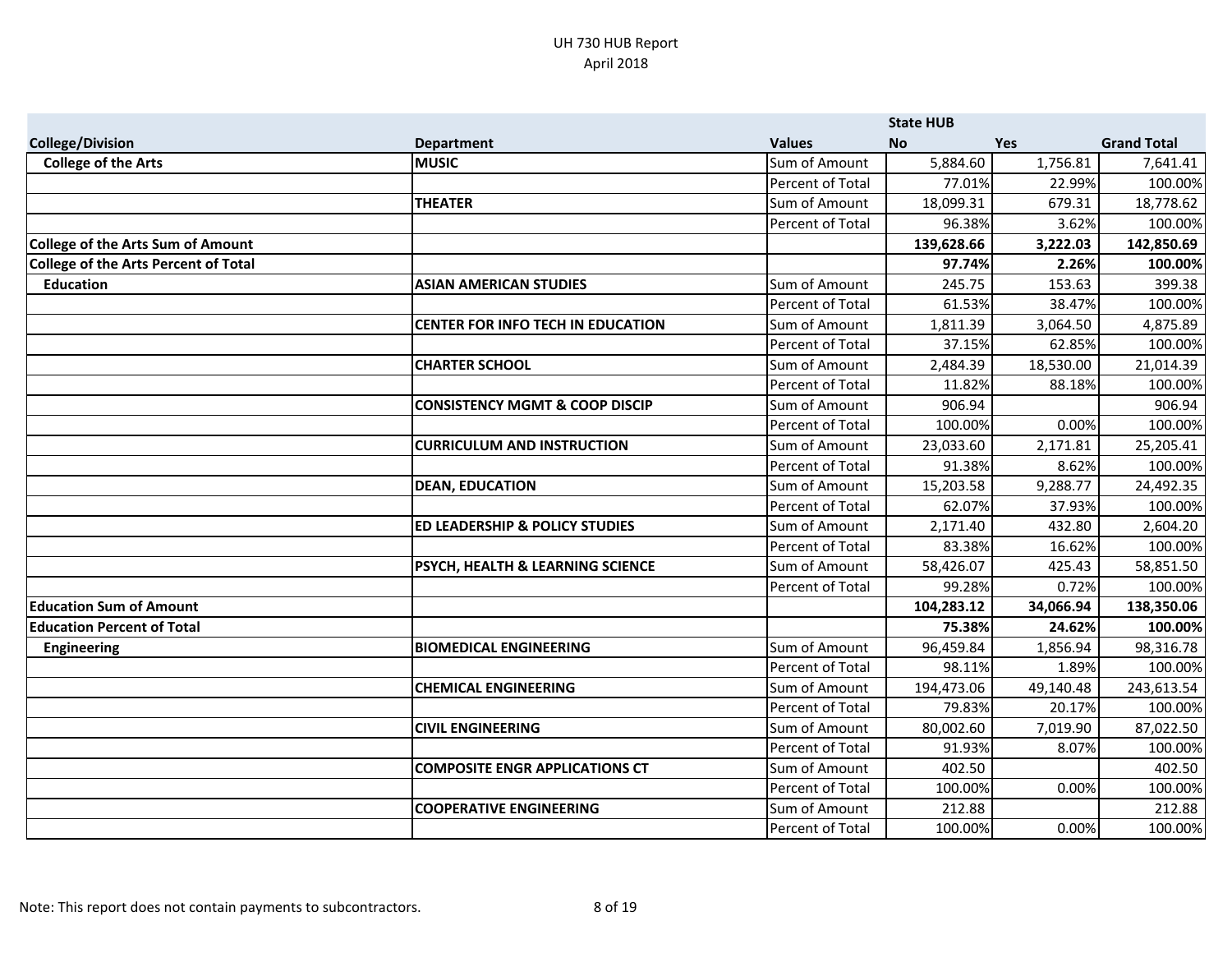|                                        |                                            |                         | <b>State HUB</b> |            |                    |
|----------------------------------------|--------------------------------------------|-------------------------|------------------|------------|--------------------|
| <b>College/Division</b>                | <b>Department</b>                          | <b>Values</b>           | No.              | <b>Yes</b> | <b>Grand Total</b> |
| <b>Engineering</b>                     | <b>CTR FOR INNOVATIVE GROUTING</b>         | Sum of Amount           | 234.84           |            | 234.84             |
|                                        |                                            | Percent of Total        | 100.00%          | 0.00%      | 100.00%            |
|                                        | <b>DEAN, ENGINEERING</b>                   | Sum of Amount           | 25,314.29        | 4,702.80   | 30,017.09          |
|                                        |                                            | <b>Percent of Total</b> | 84.33%           | 15.67%     | 100.00%            |
|                                        | <b>ELECTRICAL ENGINEERING</b>              | Sum of Amount           | 287,475.69       | 2,390.45   | 289,866.14         |
|                                        |                                            | <b>Percent of Total</b> | 99.18%           | 0.82%      | 100.00%            |
|                                        | <b>ENGINEERING SERVICES</b>                | Sum of Amount           | 17,409.56        | 1,640.40   | 19,049.96          |
|                                        |                                            | Percent of Total        | 91.39%           | 8.61%      | 100.00%            |
|                                        | <b>INDUSTRIAL ENGINEERING</b>              | Sum of Amount           | 1,101.21         | 3,546.80   | 4,648.01           |
|                                        |                                            | Percent of Total        | 23.69%           | 76.31%     | 100.00%            |
|                                        | <b>INTEGRATED BIO &amp; NANO SYSTEM</b>    | Sum of Amount           | 5,535.27         |            | 5,535.27           |
|                                        |                                            | Percent of Total        | 100.00%          | 0.00%      | 100.00%            |
|                                        | <b>MECHANICAL ENGINEERING</b>              | Sum of Amount           | 86,227.77        | 5,126.18   | 91,353.95          |
|                                        |                                            | Percent of Total        | 94.39%           | 5.61%      | 100.00%            |
|                                        | <b>NATL CTR FOR AIRBORNE LASER MAPPING</b> | Sum of Amount           | 593.22           |            | 593.22             |
|                                        |                                            | Percent of Total        | 100.00%          | 0.00%      | 100.00%            |
|                                        | PETROLEUM ENGINEERING                      | Sum of Amount           | 55,252.33        | 396.03     | 55,648.36          |
|                                        |                                            | Percent of Total        | 99.29%           | 0.71%      | 100.00%            |
| <b>Engineering Sum of Amount</b>       |                                            |                         | 850,695.06       | 75,819.98  | 926,515.04         |
| <b>Engineering Percent of Total</b>    |                                            |                         | 91.82%           | 8.18%      | 100.00%            |
| <b>Graduate College of Social Work</b> | <b>ADMISSIONS-GCSW</b>                     | Sum of Amount           | 528.26           |            | 528.26             |
|                                        |                                            | Percent of Total        | 100.00%          | 0.00%      | 100.00%            |
|                                        | <b>ALUMNI, CAREER &amp; DEVELOPMENT</b>    | Sum of Amount           | 1,501.50         |            | 1,501.50           |
|                                        |                                            | Percent of Total        | 100.00%          | 0.00%      | 100.00%            |
|                                        | <b>AMERICAN HUMANICS</b>                   | Sum of Amount           | 3,000.00         | 84.13      | 3,084.13           |
|                                        |                                            | Percent of Total        | 97.27%           | 2.73%      | 100.00%            |
|                                        | <b>CTR DRUG &amp; SOCIAL POLICY RESRC</b>  | Sum of Amount           | 8,669.77         | 22.26      | 8,692.03           |
|                                        |                                            | Percent of Total        | 99.74%           | 0.26%      | 100.00%            |
|                                        | <b>DEAN, SOCIAL WORK</b>                   | Sum of Amount           | 62,901.66        | 877.45     | 63,779.11          |
|                                        |                                            | <b>Percent of Total</b> | 98.62%           | 1.38%      | 100.00%            |
|                                        | <b>GCSW INFORMATION TECHNOLOGY</b>         | Sum of Amount           | 2,839.36         | 109.20     | 2,948.56           |
|                                        |                                            | Percent of Total        | 96.30%           | 3.70%      | 100.00%            |
|                                        | <b>INACTIVE-JODY WILLIAMS CENTER</b>       | Sum of Amount           | 504.48           |            | 504.48             |
|                                        |                                            | Percent of Total        | 100.00%          | 0.00%      | 100.00%            |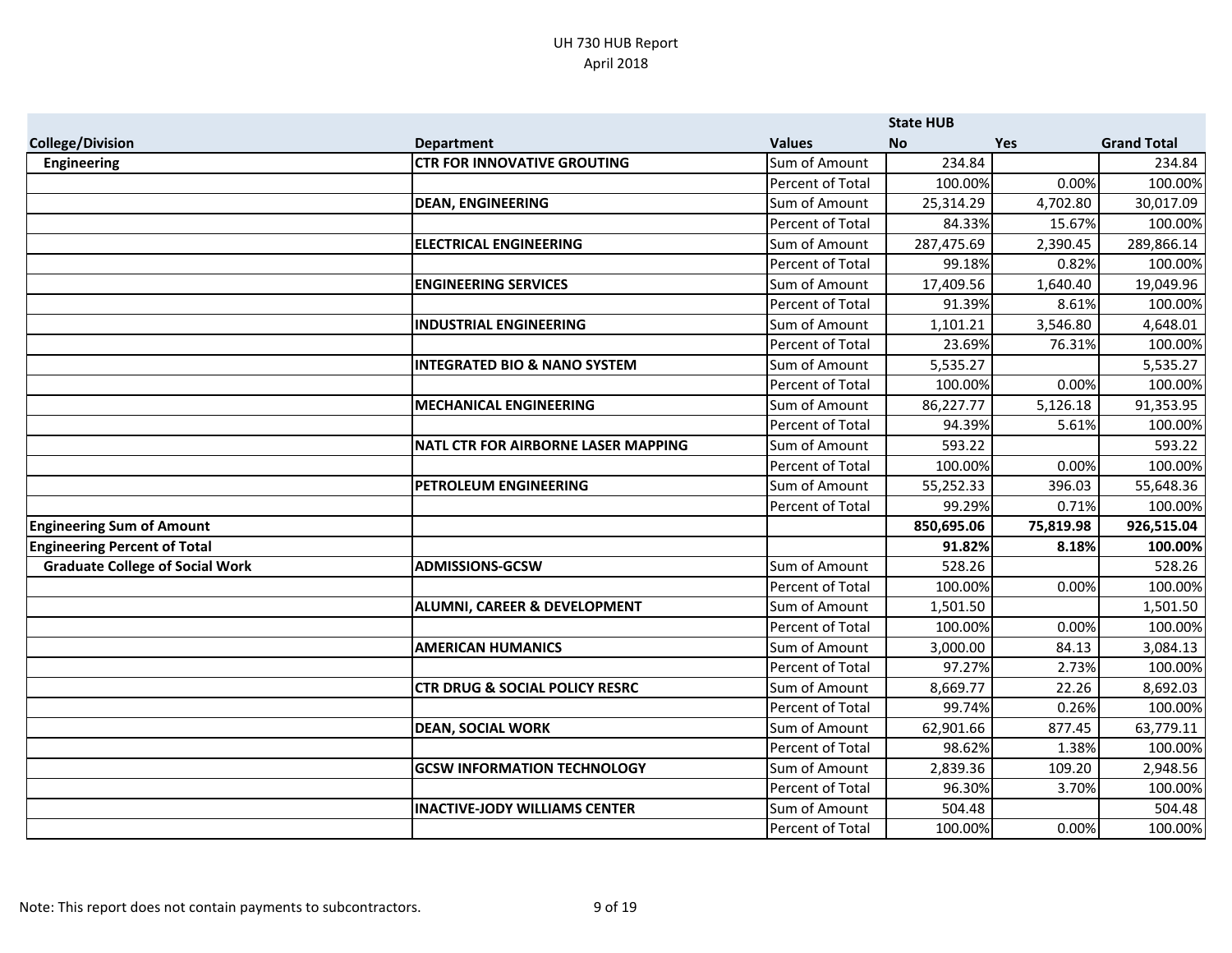|                                                         |                                           |                  | <b>State HUB</b> |           |                    |
|---------------------------------------------------------|-------------------------------------------|------------------|------------------|-----------|--------------------|
| <b>College/Division</b>                                 | <b>Department</b>                         | <b>Values</b>    | <b>No</b>        | Yes       | <b>Grand Total</b> |
| <b>Graduate College of Social Work</b>                  | <b>PHD PROGRAM</b>                        | Sum of Amount    |                  | 104.22    | 104.22             |
|                                                         |                                           | Percent of Total | 0.00%            | 100.00%   | 100.00%            |
| <b>Graduate College of Social Work Sum of Amount</b>    |                                           |                  | 79,945.03        | 1,197.26  | 81,142.29          |
| <b>Graduate College of Social Work Percent of Total</b> |                                           |                  | 98.52%           | 1.48%     | 100.00%            |
| <b>Honors College</b>                                   | <b>DEAN, HONORS COLLEGE</b>               | Sum of Amount    | 12,059.96        | 1,882.79  | 13,942.75          |
|                                                         |                                           | Percent of Total | 86.50%           | 13.50%    | 100.00%            |
|                                                         | <b>FORENSICS PROGRAM</b>                  | Sum of Amount    | 26.79            | 146.18    | 172.97             |
|                                                         |                                           | Percent of Total | 15.49%           | 84.51%    | 100.00%            |
|                                                         | <b>OFFICE OF UNDERGRADUATE RESEARCH</b>   | Sum of Amount    |                  | 101.40    | 101.40             |
|                                                         |                                           | Percent of Total | 0.00%            | 100.00%   | 100.00%            |
| Honors College Sum of Amount                            |                                           |                  | 12,086.75        | 2,130.37  | 14,217.12          |
| Honors College Percent of Total                         |                                           |                  | 85.02%           | 14.98%    | 100.00%            |
| <b>Hotel and Restaurant Management</b>                  | <b>DEAN, HOTEL &amp; RESTAURANT MANAG</b> | Sum of Amount    | 30,976.52        | 1,646.38  | 32,622.90          |
|                                                         |                                           | Percent of Total | 94.95%           | 5.05%     | 100.00%            |
|                                                         | <b>HOTEL AND RESTAURANT MANAGEMENT</b>    | Sum of Amount    | 98,099.66        | 11,934.05 | 110,033.71         |
|                                                         |                                           | Percent of Total | 89.15%           | 10.85%    | 100.00%            |
| Hotel and Restaurant Management Sum of Amount           |                                           |                  | 129,076.18       | 13,580.43 | 142,656.61         |
| Hotel and Restaurant Management Percent of Total        |                                           |                  | 90.48%           | 9.52%     | 100.00%            |
| <b>Law Center</b>                                       | <b>ALUMNI RELATIONS, LAW</b>              | Sum of Amount    |                  | 1,060.25  | 1,060.25           |
|                                                         |                                           | Percent of Total | 0.00%            | 100.00%   | 100.00%            |
|                                                         | <b>ASSOCIATE DEAN, LAW</b>                | Sum of Amount    | 20.44            |           | 20.44              |
|                                                         |                                           | Percent of Total | 100.00%          | 0.00%     | 100.00%            |
|                                                         | <b>BLAKELEY INSTITUTE</b>                 | Sum of Amount    | 1,296.96         | 343.86    | 1,640.82           |
|                                                         |                                           | Percent of Total | 79.04%           | 20.96%    | 100.00%            |
|                                                         | <b>BUSINESS SERVICES, LAW</b>             | Sum of Amount    | 9,229.23         | 3,036.17  | 12,265.40          |
|                                                         |                                           | Percent of Total | 75.25%           | 24.75%    | 100.00%            |
|                                                         | <b>CAREER SERVICES, LAW</b>               | Sum of Amount    | 4,495.09         | 368.39    | 4,863.48           |
|                                                         |                                           | Percent of Total | 92.43%           | 7.57%     | 100.00%            |
|                                                         | <b>CENTER PROGRAMS, LAW</b>               | Sum of Amount    | 6.35             | 365.45    | 371.80             |
|                                                         |                                           | Percent of Total | 1.71%            | 98.29%    | 100.00%            |
|                                                         | <b>DEAN, LAW</b>                          | Sum of Amount    | 22,300.00        | 411.26    | 22,711.26          |
|                                                         |                                           | Percent of Total | 98.19%           | 1.81%     | 100.00%            |
|                                                         | <b>FACILITIES, LAW</b>                    | Sum of Amount    | 410.87           | 208.75    | 619.62             |
|                                                         |                                           | Percent of Total | 66.31%           | 33.69%    | 100.00%            |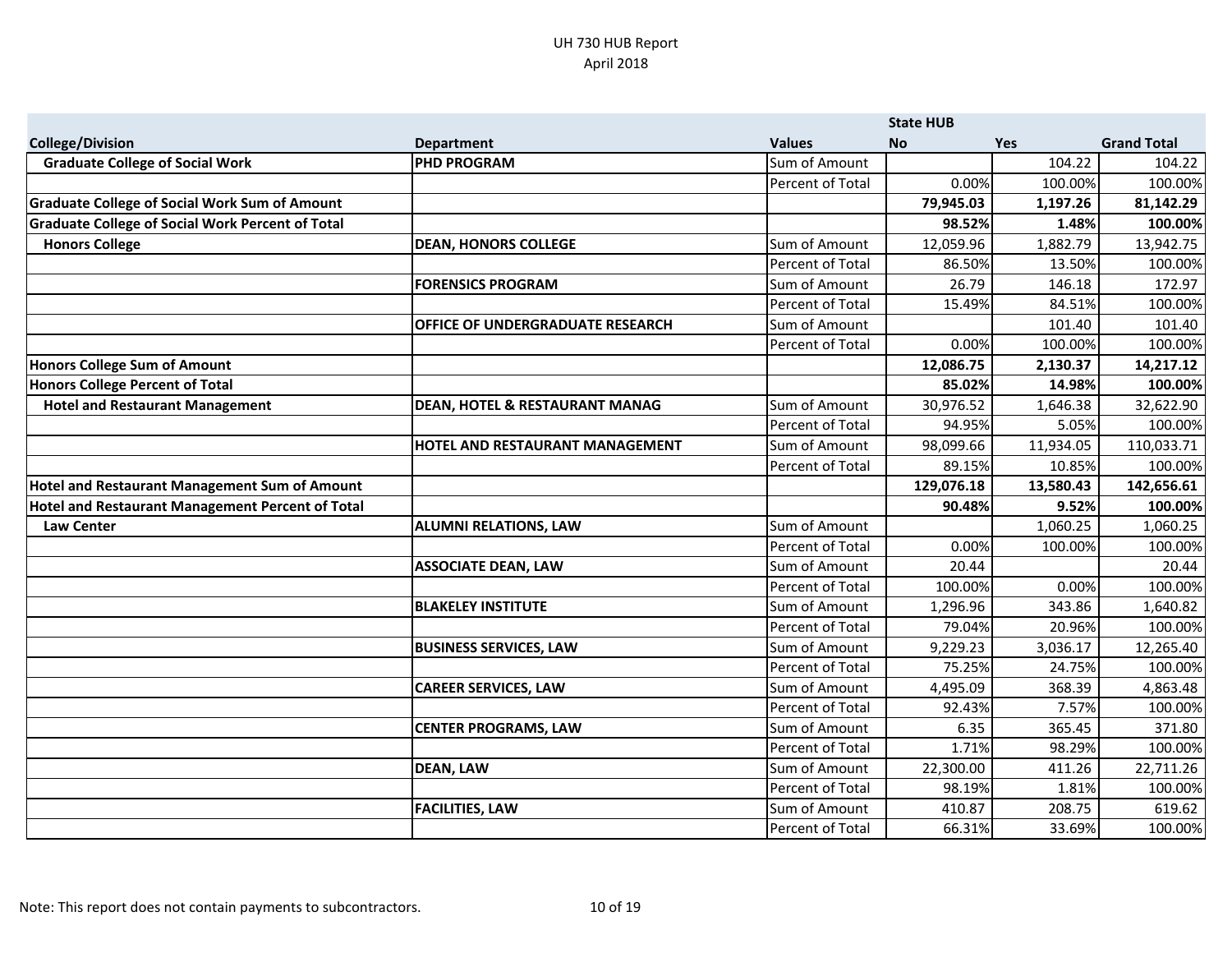|                                         |                                          |                         | <b>State HUB</b> |            |                    |
|-----------------------------------------|------------------------------------------|-------------------------|------------------|------------|--------------------|
| <b>College/Division</b>                 | <b>Department</b>                        | <b>Values</b>           | <b>No</b>        | <b>Yes</b> | <b>Grand Total</b> |
| <b>Law Center</b>                       | <b>FACULTY SUPPORT LAW</b>               | Sum of Amount           | 3,617.36         | 46.20      | 3,663.56           |
|                                         |                                          | Percent of Total        | 98.74%           | 1.26%      | 100.00%            |
|                                         | <b>HEALTH LAW &amp; POLICY INSTITUTE</b> | Sum of Amount           |                  | 874.99     | 874.99             |
|                                         |                                          | Percent of Total        | 0.00%            | 100.00%    | 100.00%            |
|                                         | <b>INNOCENCE PROGRAM</b>                 | Sum of Amount           |                  | 37.35      | 37.35              |
|                                         |                                          | Percent of Total        | 0.00%            | 100.00%    | 100.00%            |
|                                         | <b>INTELLECTUAL PROP &amp; INFO LAW</b>  | Sum of Amount           | 699.99           |            | 699.99             |
|                                         |                                          | <b>Percent of Total</b> | 100.00%          | 0.00%      | 100.00%            |
|                                         | <b>LAW FOUNDATION</b>                    | Sum of Amount           | 1,088.00         |            | 1,088.00           |
|                                         |                                          | Percent of Total        | 100.00%          | 0.00%      | 100.00%            |
|                                         | <b>LAW INFORMATION TECHNOLOGY</b>        | Sum of Amount           | 197.53           | 129.99     | 327.52             |
|                                         |                                          | Percent of Total        | 60.31%           | 39.69%     | 100.00%            |
|                                         | <b>LAW LIBRARY</b>                       | Sum of Amount           | 65,242.96        | 414.34     | 65,657.30          |
|                                         |                                          | Percent of Total        | 99.37%           | 0.63%      | 100.00%            |
|                                         | <b>LEGAL AID CLINIC, LAW</b>             | Sum of Amount           | 696.32           | 1,210.49   | 1,906.81           |
|                                         |                                          | Percent of Total        | 36.52%           | 63.48%     | 100.00%            |
|                                         | <b>PUBLIC RELS &amp; MARKETING, LAW</b>  | Sum of Amount           | 9,795.60         | 1,539.96   | 11,335.56          |
|                                         |                                          | Percent of Total        | 86.41%           | 13.59%     | 100.00%            |
|                                         | <b>STUDENT ORGANIZATION, LAW</b>         | Sum of Amount           | 2,945.89         |            | 2,945.89           |
|                                         |                                          | Percent of Total        | 100.00%          | 0.00%      | 100.00%            |
|                                         | <b>STUDENT SERVICES, LAW</b>             | Sum of Amount           | 8,171.27         | 974.96     | 9,146.23           |
|                                         |                                          | Percent of Total        | 89.34%           | 10.66%     | 100.00%            |
| <b>Law Center Sum of Amount</b>         |                                          |                         | 130,213.86       | 11,022.41  | 141,236.27         |
| <b>Law Center Percent of Total</b>      |                                          |                         | 92.20%           | 7.80%      | 100.00%            |
| <b>Liberal Arts and Social Sciences</b> | <b>AEROSPACE STUDIES</b>                 | Sum of Amount           | 350.00           | 1,591.09   | 1,941.09           |
|                                         |                                          | <b>Percent of Total</b> | 18.03%           | 81.97%     | 100.00%            |
|                                         | <b>AFRICAN-AMERICAN STUDIES</b>          | Sum of Amount           | (25.90)          | 705.24     | 679.34             |
|                                         |                                          | Percent of Total        | $-3.81%$         | 103.81%    | 100.00%            |
|                                         | <b>ARTE PUBLICO</b>                      | Sum of Amount           | 18,358.64        |            | 18,358.64          |
|                                         |                                          | <b>Percent of Total</b> | 100.00%          | 0.00%      | 100.00%            |
|                                         | <b>CENTER FOR PUBLIC HISTORY</b>         | Sum of Amount           | 1,477.80         | 1,229.54   | 2,707.34           |
|                                         |                                          | Percent of Total        | 54.58%           | 45.42%     | 100.00%            |
|                                         | <b>COMMUNICATION</b>                     | Sum of Amount           | 4,792.93         | 629.92     | 5,422.85           |
|                                         |                                          | Percent of Total        | 88.38%           | 11.62%     | 100.00%            |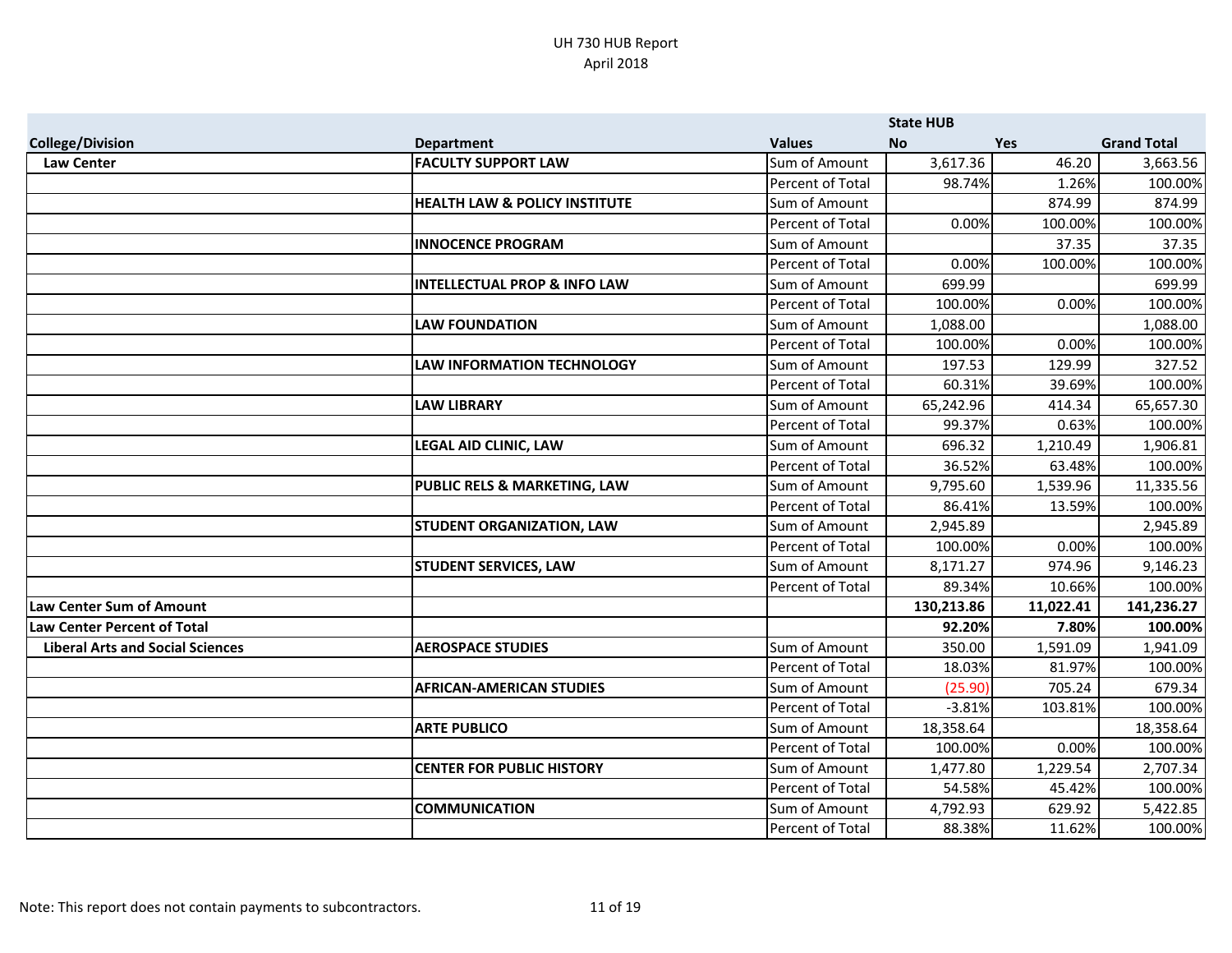|                                         |                                         |                  | <b>State HUB</b> |           |                    |
|-----------------------------------------|-----------------------------------------|------------------|------------------|-----------|--------------------|
| <b>College/Division</b>                 | <b>Department</b>                       | <b>Values</b>    | <b>No</b>        | Yes       | <b>Grand Total</b> |
| <b>Liberal Arts and Social Sciences</b> | <b>COMMUNICATIONS DISORDERS</b>         | Sum of Amount    | 9,731.75         | 549.22    | 10,280.97          |
|                                         |                                         | Percent of Total | 94.66%           | 5.34%     | 100.00%            |
|                                         | <b>COMPARATIVE CULTURAL STUDIES</b>     | Sum of Amount    | 359.60           | 2,371.68  | 2,731.28           |
|                                         |                                         | Percent of Total | 13.17%           | 86.83%    | 100.00%            |
|                                         | <b>DEAN, LIBERAL ARTS &amp; SOC SCI</b> | Sum of Amount    | 76,856.99        | 6,368.91  | 83,225.90          |
|                                         |                                         | Percent of Total | 92.35%           | 7.65%     | 100.00%            |
|                                         | <b>ECONOMICS</b>                        | Sum of Amount    | 2,066.65         | 2,793.93  | 4,860.58           |
|                                         |                                         | Percent of Total | 42.52%           | 57.48%    | 100.00%            |
|                                         | <b>ENGLISH</b>                          | Sum of Amount    | 4,358.70         | 3,316.01  | 7,674.71           |
|                                         |                                         | Percent of Total | 56.79%           | 43.21%    | 100.00%            |
|                                         | <b>HEALTH AND HUMAN PERFORMANCE</b>     | Sum of Amount    | 48,927.92        | 2,203.52  | 51,131.44          |
|                                         |                                         | Percent of Total | 95.69%           | 4.31%     | 100.00%            |
|                                         | <b>HISPANIC STUDIES</b>                 | Sum of Amount    | 1,427.67         | 302.77    | 1,730.44           |
|                                         |                                         | Percent of Total | 82.50%           | 17.50%    | 100.00%            |
|                                         | <b>HISTORY</b>                          | Sum of Amount    | 914.68           | 13,965.01 | 14,879.69          |
|                                         |                                         | Percent of Total | 6.15%            | 93.85%    | 100.00%            |
|                                         | <b>HOBBY CENTER FOR PUBLIC POLICY</b>   | Sum of Amount    | 5,451.72         | 625.07    | 6,076.79           |
|                                         |                                         | Percent of Total | 89.71%           | 10.29%    | 100.00%            |
|                                         | <b>MEXICAN-AMERICAN STUDIES</b>         | Sum of Amount    | 21.65            | 390.96    | 412.61             |
|                                         |                                         | Percent of Total | 5.25%            | 94.75%    | 100.00%            |
|                                         | <b>MILITARY SCIENCE</b>                 | Sum of Amount    | 1,366.83         | 123.98    | 1,490.81           |
|                                         |                                         | Percent of Total | 91.68%           | 8.32%     | 100.00%            |
|                                         | <b>MODERN AND CLASSICAL LANGUAGES</b>   | Sum of Amount    | 187.10           | 1,017.29  | 1,204.39           |
|                                         |                                         | Percent of Total | 15.53%           | 84.47%    | 100.00%            |
|                                         | <b>POLITICAL SCIENCE</b>                | Sum of Amount    | 9,428.42         | 7,779.05  | 17,207.47          |
|                                         |                                         | Percent of Total | 54.79%           | 45.21%    | 100.00%            |
|                                         | <b>PSYCHOLOGY</b>                       | Sum of Amount    | 222,884.75       | 9,046.06  | 231,930.81         |
|                                         |                                         | Percent of Total | 96.10%           | 3.90%     | 100.00%            |
|                                         | PUBLIC ADMINISTRATION PROGRAM           | Sum of Amount    | 350.00           |           | 350.00             |
|                                         |                                         | Percent of Total | 100.00%          | 0.00%     | 100.00%            |
|                                         | <b>SOCIOLOGY</b>                        | Sum of Amount    | 576.58           | 387.25    | 963.83             |
|                                         |                                         | Percent of Total | 59.82%           | 40.18%    | 100.00%            |
|                                         | <b>WOMEN'S STUDIES PROGRAM</b>          | Sum of Amount    | 15,428.29        | 397.30    | 15,825.59          |
|                                         |                                         | Percent of Total | 97.49%           | 2.51%     | 100.00%            |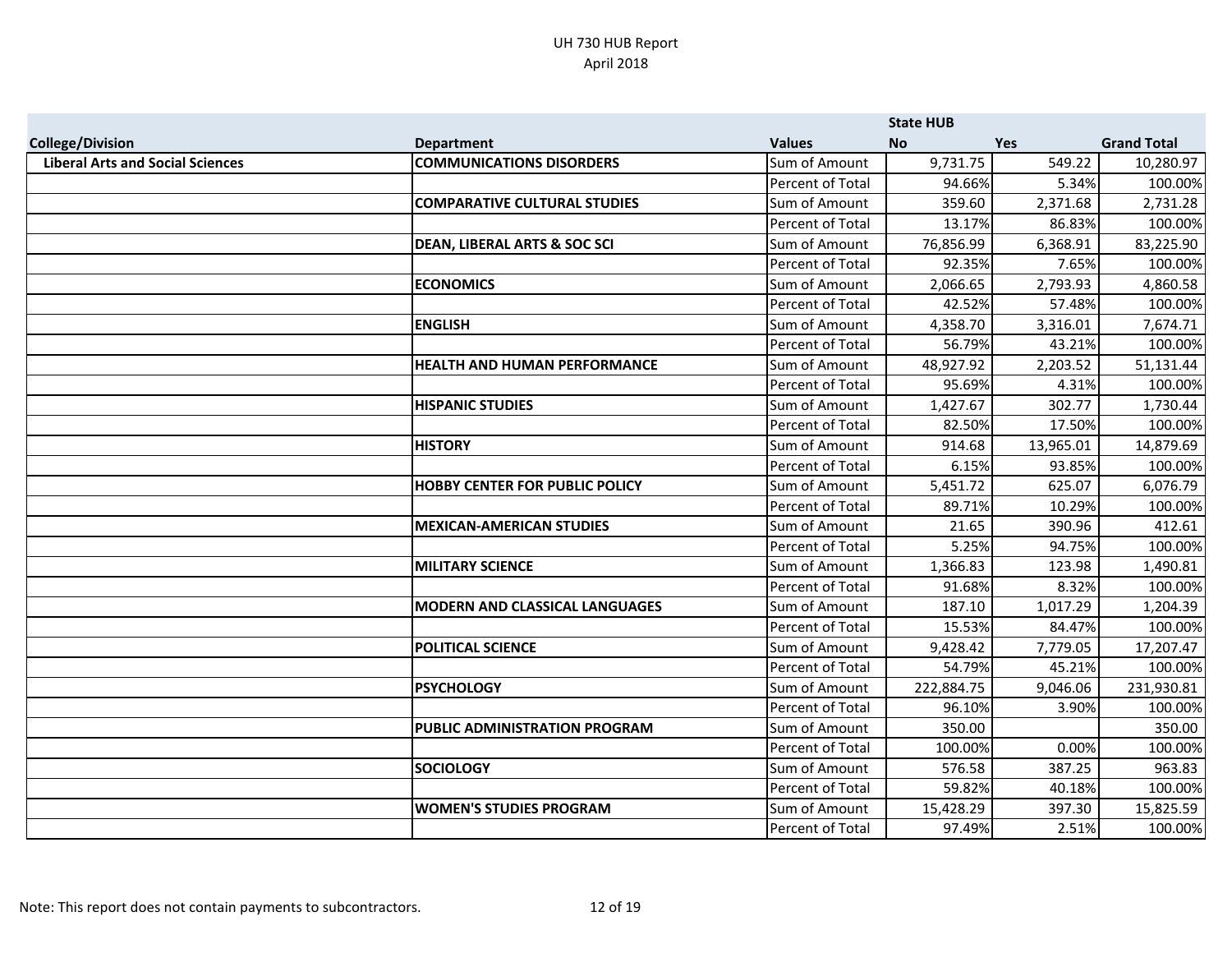|                                                  |                                                       |                  | <b>State HUB</b> |            |                    |
|--------------------------------------------------|-------------------------------------------------------|------------------|------------------|------------|--------------------|
| <b>College/Division</b>                          | <b>Department</b>                                     | <b>Values</b>    | <b>No</b>        | <b>Yes</b> | <b>Grand Total</b> |
| Liberal Arts and Social Sciences Sum of Amount   |                                                       |                  | 425,292.77       | 55,793.80  | 481,086.57         |
| iberal Arts and Social Sciences Percent of Total |                                                       |                  | 88.40%           | 11.60%     | 100.00%            |
| Library                                          | <b>UNIVERSITY LIBRARIES</b>                           | Sum of Amount    | 179,574.77       | 37,679.12  | 217,253.89         |
|                                                  |                                                       | Percent of Total | 82.66%           | 17.34%     | 100.00%            |
| <b>Library Sum of Amount</b>                     |                                                       |                  | 179,574.77       | 37,679.12  | 217,253.89         |
| <b>Library Percent of Total</b>                  |                                                       |                  | 82.66%           | 17.34%     | 100.00%            |
| <b>Natural Science and Mathematics</b>           | <b>BIOLOGY &amp; BIOCHEMISTRY</b>                     | Sum of Amount    | 166,410.50       | 1,164.56   | 167,575.06         |
|                                                  |                                                       | Percent of Total | 99.31%           | 0.69%      | 100.00%            |
|                                                  | <b>CHEMISTRY</b>                                      | Sum of Amount    | 171,827.77       | 9,085.15   | 180,912.92         |
|                                                  |                                                       | Percent of Total | 94.98%           | 5.02%      | 100.00%            |
|                                                  | <b>COMPUTER SCIENCE</b>                               | Sum of Amount    | 23,417.38        | 1,292.85   | 24,710.23          |
|                                                  |                                                       | Percent of Total | 94.77%           | 5.23%      | 100.00%            |
|                                                  | <b>CTR FOR NUCLEAR RECEPTORS &amp; CELL SIGNALING</b> | Sum of Amount    | 37,189.01        | 399.30     | 37,588.31          |
|                                                  |                                                       | Percent of Total | 98.94%           | 1.06%      | 100.00%            |
|                                                  | <b>DEAN, NATURAL SCIENCE &amp; MATHE</b>              | Sum of Amount    | 76,418.86        | 9,081.85   | 85,500.71          |
|                                                  |                                                       | Percent of Total | 89.38%           | 10.62%     | 100.00%            |
|                                                  | <b>EARTH AND ATMOSPHERIC SCIENCES</b>                 | Sum of Amount    | 28,667.85        | 12,156.19  | 40,824.04          |
|                                                  |                                                       | Percent of Total | 70.22%           | 29.78%     | 100.00%            |
|                                                  | <b>HOUSTON COASTAL CENTER</b>                         | Sum of Amount    | 611.73           |            | 611.73             |
|                                                  |                                                       | Percent of Total | 100.00%          | 0.00%      | 100.00%            |
|                                                  | INST FOR CLIMATE/ATMOSPHERIC SCIENCE (CAS)            | Sum of Amount    | 5,028.08         |            | 5,028.08           |
|                                                  |                                                       | Percent of Total | 100.00%          | 0.00%      | 100.00%            |
|                                                  | <b>MATHEMATICS</b>                                    | Sum of Amount    | 9,673.35         | 5,157.69   | 14,831.04          |
|                                                  |                                                       | Percent of Total | 65.22%           | 34.78%     | 100.00%            |
|                                                  | <b>PHYSICS</b>                                        | Sum of Amount    | 34,712.86        | 1,728.70   | 36,441.56          |
|                                                  |                                                       | Percent of Total | 95.26%           | 4.74%      | 100.00%            |
| Natural Science and Mathematics Sum of Amount    |                                                       |                  | 553,957.39       | 40,066.29  | 594,023.68         |
| Natural Science and Mathematics Percent of Total |                                                       |                  | 93.26%           | 6.74%      | 100.00%            |
| <b>Optometry</b>                                 | <b>DEAN, OPTOMETRY</b>                                | Sum of Amount    | 18,530.25        | 3,628.04   | 22,158.29          |
|                                                  |                                                       | Percent of Total | 83.63%           | 16.37%     | 100.00%            |
|                                                  | <b>OPT VISION SCIENCES</b>                            | Sum of Amount    | 130,048.35       | 322.19     | 130,370.54         |
|                                                  |                                                       | Percent of Total | 99.75%           | 0.25%      | 100.00%            |
|                                                  | <b>OPTOMETRY CLINIC</b>                               | Sum of Amount    | 334,318.02       | 8,648.18   | 342,966.20         |
|                                                  |                                                       | Percent of Total | 97.48%           | 2.52%      | 100.00%            |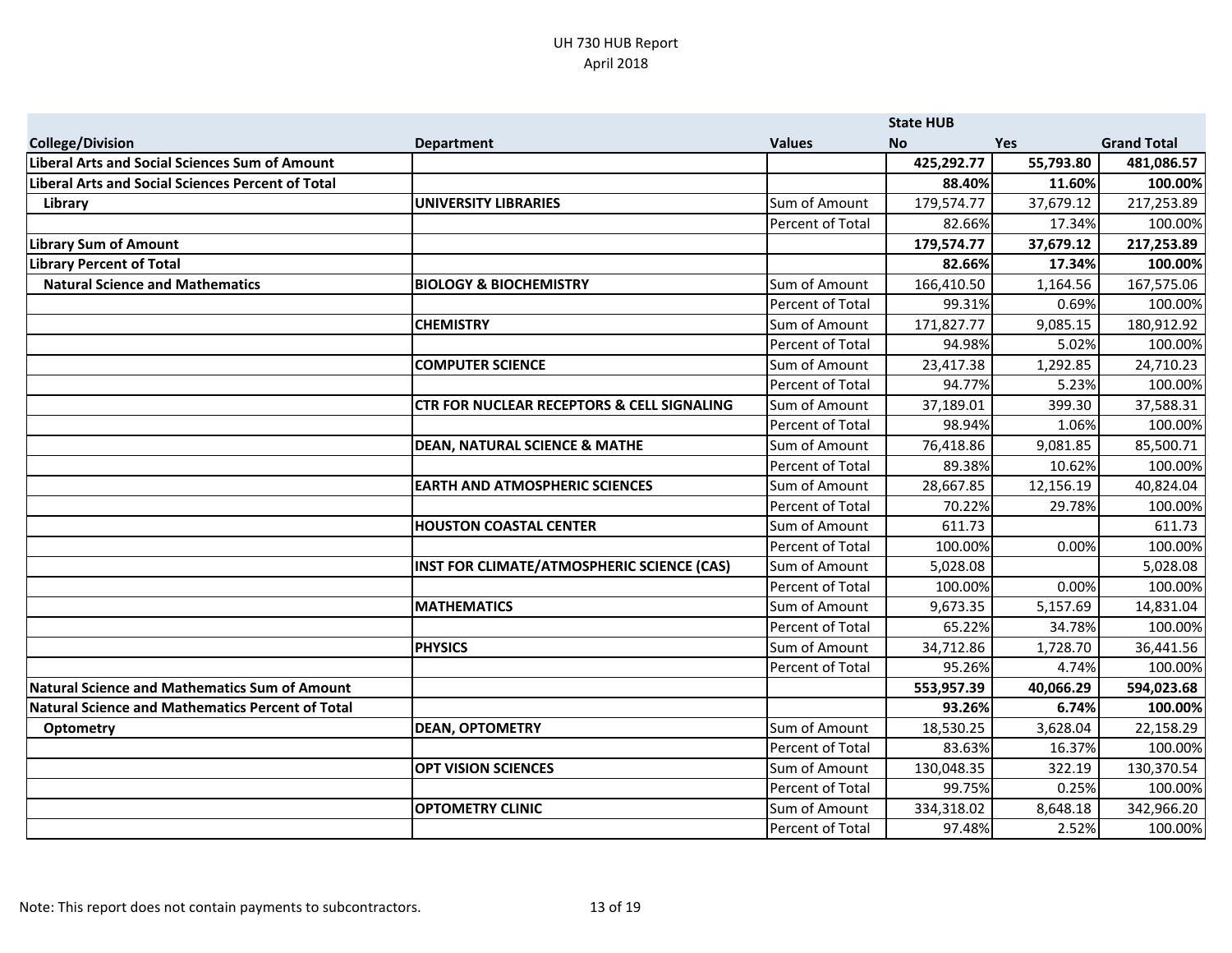|                                   |                                                     |                  | <b>State HUB</b> |            |                    |
|-----------------------------------|-----------------------------------------------------|------------------|------------------|------------|--------------------|
| <b>College/Division</b>           | <b>Department</b>                                   | <b>Values</b>    | <b>No</b>        | <b>Yes</b> | <b>Grand Total</b> |
| <b>Optometry Sum of Amount</b>    |                                                     |                  | 482,896.62       | 12,598.41  | 495,495.03         |
| <b>Optometry Percent of Total</b> |                                                     |                  | 97.46%           | 2.54%      | 100.00%            |
| Pharmacy                          | <b>DEAN, PHARMACY</b>                               | Sum of Amount    | 92,287.39        | 16,169.67  | 108,457.06         |
|                                   |                                                     | Percent of Total | 85.09%           | 14.91%     | 100.00%            |
|                                   | <b>EXPERIENTIAL PROGRAMS</b>                        | Sum of Amount    | 2,751.05         | 739.15     | 3,490.20           |
|                                   |                                                     | Percent of Total | 78.82%           | 21.18%     | 100.00%            |
|                                   | <b>INSTITUTE OF COMMUNITY HEALTH</b>                | Sum of Amount    | 517.35           |            | 517.35             |
|                                   |                                                     | Percent of Total | 100.00%          | 0.00%      | 100.00%            |
|                                   | PHAR HEALTH OUTCOMES & POLICY                       | Sum of Amount    | 1,717.69         | 1,257.90   | 2,975.59           |
|                                   |                                                     | Percent of Total | 57.73%           | 42.27%     | 100.00%            |
|                                   | <b>PHARM PRACTICE &amp; TRANS RESEARCH</b>          | Sum of Amount    | 17,206.13        | 2,912.19   | 20,118.32          |
|                                   |                                                     | Percent of Total | 85.52%           | 14.48%     | 100.00%            |
|                                   | PHARMACOLOGICAL & PHARMACEUTIC                      | Sum of Amount    | 120,656.59       | 13,996.18  | 134,652.77         |
|                                   |                                                     | Percent of Total | 89.61%           | 10.39%     | 100.00%            |
|                                   | <b>STUDENT SERVICES PHARMACY</b>                    | Sum of Amount    | 119.99           | 1,937.88   | 2,057.87           |
|                                   |                                                     | Percent of Total | 5.83%            | 94.17%     | 100.00%            |
| <b>Pharmacy Sum of Amount</b>     |                                                     |                  | 235,256.19       | 37,012.97  | 272,269.16         |
| <b>Pharmacy Percent of Total</b>  |                                                     |                  | 86.41%           | 13.59%     | 100.00%            |
| <b>Research</b>                   | ADVANCED MANUFACTURING INSTITUTE (AMI)              | Sum of Amount    | 23,134.86        | 425.79     | 23,560.65          |
|                                   |                                                     | Percent of Total | 98.19%           | 1.81%      | 100.00%            |
|                                   | <b>ANIMAL CARE OPERATIONS</b>                       | Sum of Amount    | 10,214.28        | 48,605.78  | 58,820.06          |
|                                   |                                                     | Percent of Total | 17.37%           | 82.63%     | 100.00%            |
|                                   | <b>BUSINESS OPERATIONS &amp; IT</b>                 | Sum of Amount    | 3,245.32         |            | 3,245.32           |
|                                   |                                                     | Percent of Total | 100.00%          | 0.00%      | 100.00%            |
|                                   | <b>CENTER FOR ADVANCED COMPUTING &amp; DATA SYS</b> | Sum of Amount    | 1,942.20         |            | 1,942.20           |
|                                   |                                                     | Percent of Total | 100.00%          | 0.00%      | 100.00%            |
|                                   | <b>CENTER FOR ADVANCED MATERIALS</b>                | Sum of Amount    | 101.44           |            | 101.44             |
|                                   |                                                     | Percent of Total | 100.00%          | 0.00%      | 100.00%            |
|                                   | <b>CENTER FOR INDUSTRIAL PARTNERS</b>               | Sum of Amount    | 2,202.26         | 74.42      | 2,276.68           |
|                                   |                                                     | Percent of Total | 96.73%           | 3.27%      | 100.00%            |
|                                   | DIV OF RESEARCH BUSINESS OPERATIONS                 | Sum of Amount    |                  | 1,395.18   | 1,395.18           |
|                                   |                                                     | Percent of Total | 0.00%            | 100.00%    | 100.00%            |
|                                   | <b>DOR COMMUNICATIONS</b>                           | Sum of Amount    | 1,122.69         | 315.23     | 1,437.92           |
|                                   |                                                     | Percent of Total | 78.08%           | 21.92%     | 100.00%            |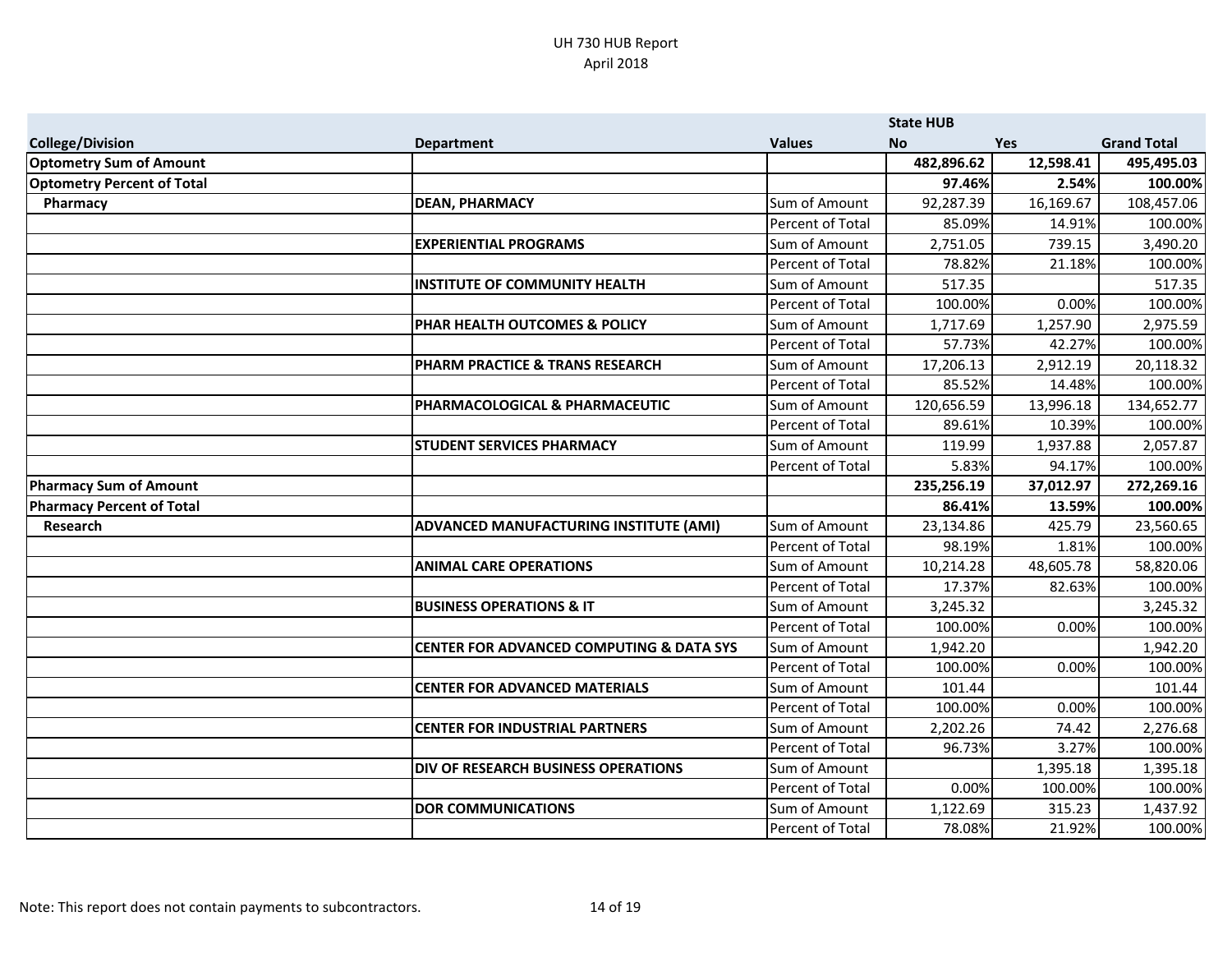|                                           |                                             |                  | <b>State HUB</b> |            |                    |
|-------------------------------------------|---------------------------------------------|------------------|------------------|------------|--------------------|
| <b>College/Division</b>                   | <b>Department</b>                           | <b>Values</b>    | <b>No</b>        | <b>Yes</b> | <b>Grand Total</b> |
| <b>Research</b>                           | <b>ENVIRONMENT HEALTH &amp; LIFE SAFETY</b> | Sum of Amount    | 58,774.91        |            | 58,774.91          |
|                                           |                                             | Percent of Total | 100.00%          | 0.00%      | 100.00%            |
|                                           | <b>GRANT DEVELOPMENT</b>                    | Sum of Amount    | 333.98           |            | 333.98             |
|                                           |                                             | Percent of Total | 100.00%          | 0.00%      | 100.00%            |
|                                           | <b>GRANTS AND CONTRACTS</b>                 | Sum of Amount    | 229.54           | 1,405.81   | 1,635.35           |
|                                           |                                             | Percent of Total | 14.04%           | 85.96%     | 100.00%            |
|                                           | <b>HEALTH RESEARCH INSTITUTE</b>            | Sum of Amount    | 3,126.68         | 5,581.02   | 8,707.70           |
|                                           |                                             | Percent of Total | 35.91%           | 64.09%     | 100.00%            |
|                                           | OFFICE OF INTELLECTUAL PROPERTY MGMT        | Sum of Amount    | 153,175.50       | 331.10     | 153,506.60         |
|                                           |                                             | Percent of Total | 99.78%           | 0.22%      | 100.00%            |
|                                           | <b>RESEARCH</b>                             | Sum of Amount    | 54,149.63        | 1,142.60   | 55,292.23          |
|                                           |                                             | Percent of Total | 97.93%           | 2.07%      | 100.00%            |
|                                           | <b>RESEARCH INVESTMENT FUND</b>             | Sum of Amount    | 42,065.17        |            | 42,065.17          |
|                                           |                                             | Percent of Total | 100.00%          | 0.00%      | 100.00%            |
|                                           | RESEARCH POLICIES/COMPLIANCE/COMMITTEES     | Sum of Amount    | 1,793.48         | 3,441.14   | 5,234.62           |
|                                           |                                             | Percent of Total | 34.26%           | 65.74%     | 100.00%            |
|                                           | <b>TIMES</b>                                | Sum of Amount    | 30,815.08        | 15,102.56  | 45,917.64          |
|                                           |                                             | Percent of Total | 67.11%           | 32.89%     | 100.00%            |
|                                           | TX CTR SUPERCONDUCTIVITY AT UH              | Sum of Amount    | 9,429.29         | 1,934.48   | 11,363.77          |
|                                           |                                             | Percent of Total | 82.98%           | 17.02%     | 100.00%            |
|                                           | TX OBESITY RESEARCH CENTER                  | Sum of Amount    | 1,594.42         |            | 1,594.42           |
|                                           |                                             | Percent of Total | 100.00%          | 0.00%      | 100.00%            |
|                                           | UH SEQUENCING CORE FACILITY                 | Sum of Amount    | 23,596.53        |            | 23,596.53          |
|                                           |                                             | Percent of Total | 100.00%          | 0.00%      | 100.00%            |
| <b>Research Sum of Amount</b>             |                                             |                  | 421,047.26       | 79,755.11  | 500,802.37         |
| <b>Research Percent of Total</b>          |                                             |                  | 84.07%           | 15.93%     | 100.00%            |
| <b>School of Nursing</b>                  | <b>DEAN, SCHOOL OF NURSING</b>              | Sum of Amount    | 4,043.21         | 1,599.15   | 5,642.36           |
|                                           |                                             | Percent of Total | 71.66%           | 28.34%     | 100.00%            |
| <b>School of Nursing Sum of Amount</b>    |                                             |                  | 4,043.21         | 1,599.15   | 5,642.36           |
| <b>School of Nursing Percent of Total</b> |                                             |                  | 71.66%           | 28.34%     | 100.00%            |
| <b>Student Affairs</b>                    | <b>ADMISSIONS</b>                           | Sum of Amount    | 19,155.88        | 26,930.48  | 46,086.36          |
|                                           |                                             | Percent of Total | 41.57%           | 58.43%     | 100.00%            |
|                                           | <b>CAMPUS RECREATION</b>                    | Sum of Amount    | 27,303.29        | 935.87     | 28,239.16          |
|                                           |                                             | Percent of Total | 96.69%           | 3.31%      | 100.00%            |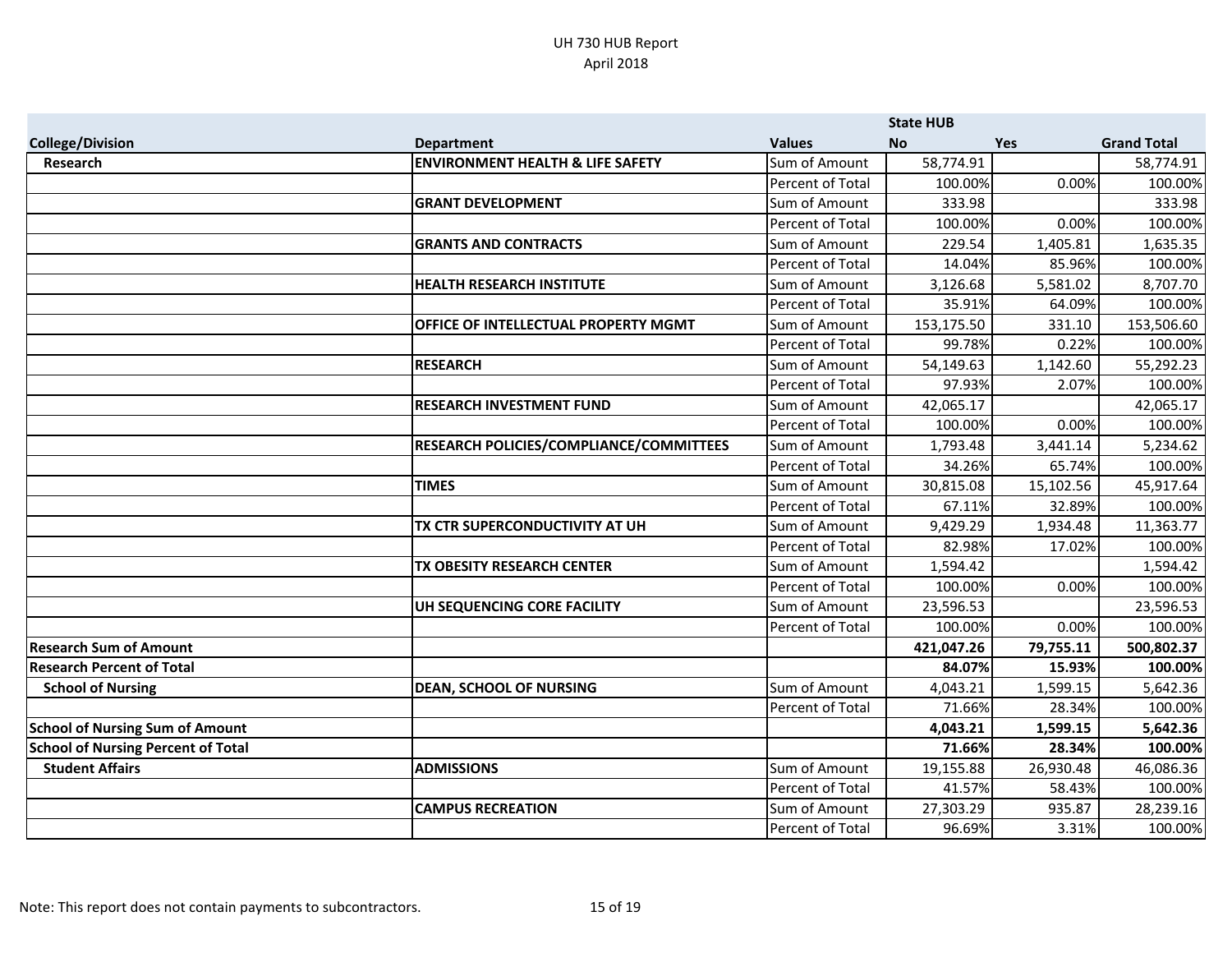|                         |                                                  |                  | <b>State HUB</b> |            |                    |
|-------------------------|--------------------------------------------------|------------------|------------------|------------|--------------------|
| <b>College/Division</b> | <b>Department</b>                                | <b>Values</b>    | <b>No</b>        | <b>Yes</b> | <b>Grand Total</b> |
| <b>Student Affairs</b>  | <b>CAMPUS SOLUTIONS SERVICES</b>                 | Sum of Amount    | 29,512.62        | 56,848.17  | 86,360.79          |
|                         |                                                  | Percent of Total | 34.17%           | 65.83%     | 100.00%            |
|                         | <b>CENTER FOR DIVERSITY &amp; INCLUSION</b>      | Sum of Amount    | 737.18           | 59.75      | 796.93             |
|                         |                                                  | Percent of Total | 92.50%           | 7.50%      | 100.00%            |
|                         | <b>CENTER FOR FRATERNITY &amp; SORORITY LIFE</b> | Sum of Amount    | 21.96            |            | 21.96              |
|                         |                                                  | Percent of Total | 100.00%          | 0.00%      | 100.00%            |
|                         | <b>CENTER FOR STUDENT INVOLVEMENT</b>            | Sum of Amount    | 34,390.22        | 2,346.87   | 36,737.09          |
|                         |                                                  | Percent of Total | 93.61%           | 6.39%      | 100.00%            |
|                         | <b>CENTER FOR STUDENT MEDIA</b>                  | Sum of Amount    | 10,513.16        | 18.72      | 10,531.88          |
|                         |                                                  | Percent of Total | 99.82%           | 0.18%      | 100.00%            |
|                         | <b>CENTER FOR STUDENTS W/DISABILITIES</b>        | Sum of Amount    | 55,346.85        | 35,475.00  | 90,821.85          |
|                         |                                                  | Percent of Total | 60.94%           | 39.06%     | 100.00%            |
|                         | <b>CHILDREN'S LEARNING CENTER</b>                | Sum of Amount    | 10,239.53        | 2,142.46   | 12,381.99          |
|                         |                                                  | Percent of Total | 82.70%           | 17.30%     | 100.00%            |
|                         | <b>COUGARS IN RECOVERY</b>                       | Sum of Amount    | 37.99            | 397.49     | 435.48             |
|                         |                                                  | Percent of Total | 8.72%            | 91.28%     | 100.00%            |
|                         | <b>COUNSELING AND PSYCH SVCS</b>                 | Sum of Amount    | 1,403.27         | 31,711.65  | 33,114.92          |
|                         |                                                  | Percent of Total | 4.24%            | 95.76%     | 100.00%            |
|                         | <b>DEAN OF STUDENTS</b>                          | Sum of Amount    | 1,098.55         | 845.82     | 1,944.37           |
|                         |                                                  | Percent of Total | 56.50%           | 43.50%     | 100.00%            |
|                         | <b>ENROLLMENT MANAGEMENT SERVICES</b>            | Sum of Amount    | 168,998.35       | 2,684.62   | 171,682.97         |
|                         |                                                  | Percent of Total | 98.44%           | 1.56%      | 100.00%            |
|                         | <b>LGBTQ RESOURCE CENTER</b>                     | Sum of Amount    | 38.10            |            | 38.10              |
|                         |                                                  | Percent of Total | 100.00%          | 0.00%      | 100.00%            |
|                         | OFFICE OF THE UNIVERSITY REGISTRAR               | Sum of Amount    | 1,257.28         | 2,971.46   | 4,228.74           |
|                         |                                                  | Percent of Total | 29.73%           | 70.27%     | 100.00%            |
|                         | <b>RELIGION CENTER</b>                           | Sum of Amount    | 364.91           | 71.15      | 436.06             |
|                         |                                                  | Percent of Total | 83.68%           | 16.32%     | 100.00%            |
|                         | <b>SCHOLARSHIPS AND FINANCIAL AID</b>            | Sum of Amount    | 3,590.29         | 6,227.05   | 9,817.34           |
|                         |                                                  | Percent of Total | 36.57%           | 63.43%     | 100.00%            |
|                         | <b>STU COMMUNICATION &amp; MARKETING</b>         | Sum of Amount    | 284.00           |            | 284.00             |
|                         |                                                  | Percent of Total | 100.00%          | 0.00%      | 100.00%            |
|                         | <b>STUDENT AFFAIRS</b>                           | Sum of Amount    | 23,575.21        | 3,019.14   | 26,594.35          |
|                         |                                                  | Percent of Total | 88.65%           | 11.35%     | 100.00%            |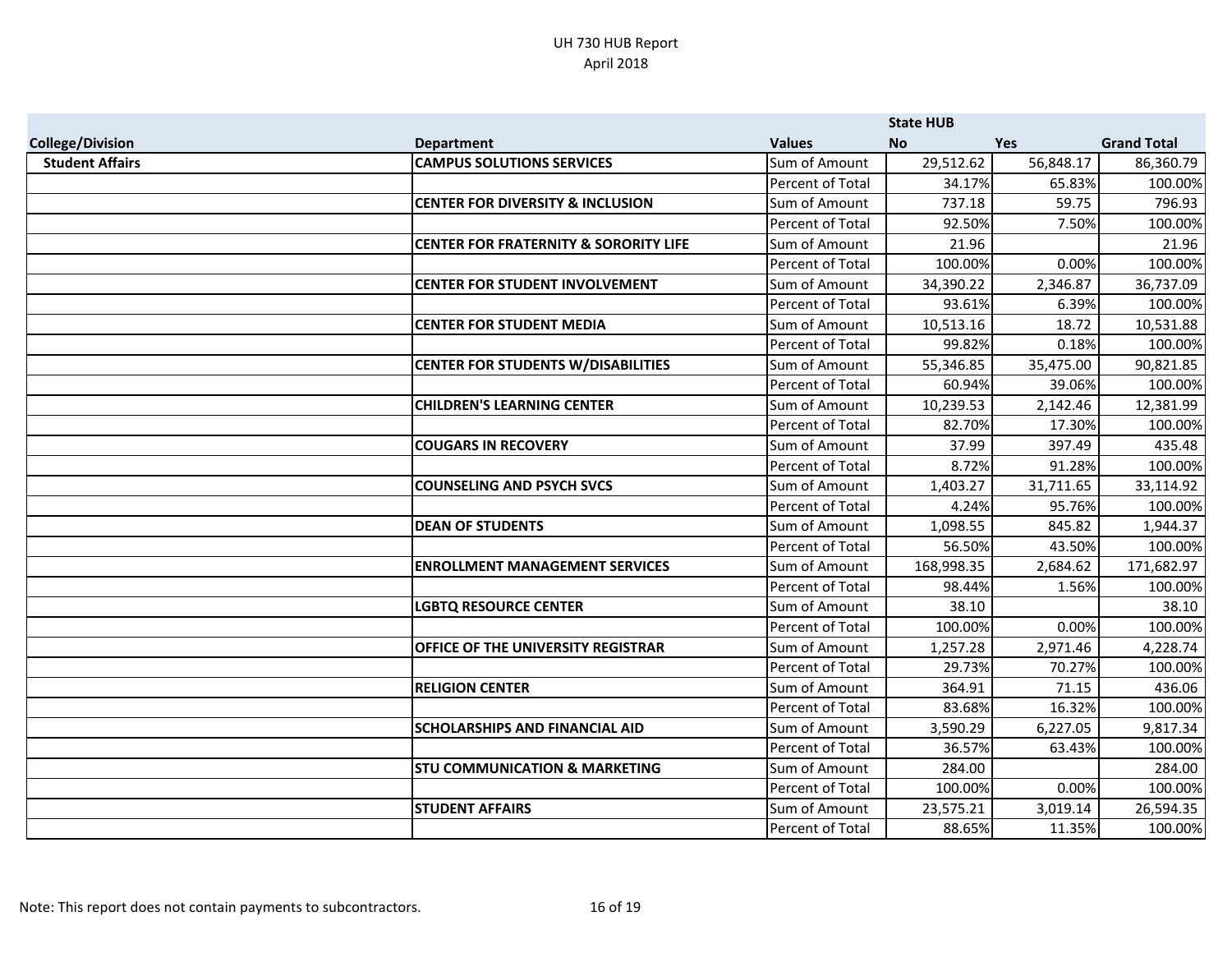|                                         |                                           |                         | <b>State HUB</b> |            |                    |
|-----------------------------------------|-------------------------------------------|-------------------------|------------------|------------|--------------------|
| <b>College/Division</b>                 | <b>Department</b>                         | <b>Values</b>           | <b>No</b>        | <b>Yes</b> | <b>Grand Total</b> |
| <b>Student Affairs</b>                  | STUDENT AFFAIRS BUSINESS SERVICES         | Sum of Amount           | 732.07           | 1,079.10   | 1,811.17           |
|                                         |                                           | Percent of Total        | 40.42%           | 59.58%     | 100.00%            |
|                                         | <b>STUDENT AFFAIRS IT SERVICES</b>        | Sum of Amount           | 69.99            | 56,014.50  | 56,084.49          |
|                                         |                                           | Percent of Total        | 0.12%            | 99.88%     | 100.00%            |
|                                         | <b>STUDENT CENTER</b>                     | Sum of Amount           | 12,934.69        | 2,452.80   | 15,387.49          |
|                                         |                                           | Percent of Total        | 84.06%           | 15.94%     | 100.00%            |
|                                         | <b>STUDENT HEALTH CENTER</b>              | Sum of Amount           | 96,589.22        | 16,918.18  | 113,507.40         |
|                                         |                                           | Percent of Total        | 85.10%           | 14.90%     | 100.00%            |
|                                         | <b>STUDENT HOUSING - RESID LIFE</b>       | Sum of Amount           | 25,616.94        | 35,695.41  | 61,312.35          |
|                                         |                                           | Percent of Total        | 41.78%           | 58.22%     | 100.00%            |
|                                         | <b>UNIVERSITY CAREER SERVICES</b>         | Sum of Amount           | 783.56           | 2,143.14   | 2,926.70           |
|                                         |                                           | Percent of Total        | 26.77%           | 73.23%     | 100.00%            |
|                                         | <b>URBAN EXPERIENCE VPSA</b>              | Sum of Amount           | 1,060.57         | 231.26     | 1,291.83           |
|                                         |                                           | Percent of Total        | 82.10%           | 17.90%     | 100.00%            |
|                                         | <b>VETERAN SERVICES</b>                   | Sum of Amount           | 125.99           | 594.25     | 720.24             |
|                                         |                                           | Percent of Total        | 17.49%           | 82.51%     | 100.00%            |
|                                         | <b>WELLNESS CENTER</b>                    | Sum of Amount           | 169.03           |            | 169.03             |
|                                         |                                           | Percent of Total        | 100.00%          | 0.00%      | 100.00%            |
|                                         | <b>WOMEN &amp; GENDER RESOURCE CENTER</b> | Sum of Amount           | 51.90            | 606.00     | 657.90             |
|                                         |                                           | Percent of Total        | 7.89%            | 92.11%     | 100.00%            |
| <b>Student Affairs Sum of Amount</b>    |                                           |                         | 526,002.60       | 288,420.34 | 814,422.94         |
| <b>Student Affairs Percent of Total</b> |                                           |                         | 64.59%           | 35.41%     | 100.00%            |
| <b>Technology</b>                       | <b>CENTER FOR LIFE SCIENCES TECH</b>      | Sum of Amount           | 12,824.14        |            | 12,824.14          |
|                                         |                                           | Percent of Total        | 100.00%          | 0.00%      | 100.00%            |
|                                         | <b>CONSTRUCTION MANAGEMENT</b>            | Sum of Amount           | 9,567.14         | 1,003.91   | 10,571.05          |
|                                         |                                           | Percent of Total        | 90.50%           | 9.50%      | 100.00%            |
|                                         | CTR FOR INFO SCRTY, RES & EDU             | Sum of Amount           | 307.57           |            | 307.57             |
|                                         |                                           | <b>Percent of Total</b> | 100.00%          | 0.00%      | 100.00%            |
|                                         | <b>DEAN, TECHNOLOGY</b>                   | Sum of Amount           | 25,892.97        | 111,809.51 | 137,702.48         |
|                                         |                                           | Percent of Total        | 18.80%           | 81.20%     | 100.00%            |
|                                         | <b>ENGINEERING TECHNOLOGY</b>             | Sum of Amount           | 27,933.09        | 8,966.06   | 36,899.15          |
|                                         |                                           | Percent of Total        | 75.70%           | 24.30%     | 100.00%            |
|                                         | HUMAN DEVELOP AND CONSUMER SCI            | Sum of Amount           | 5,587.82         | 243.77     | 5,831.59           |
|                                         |                                           | Percent of Total        | 95.82%           | 4.18%      | 100.00%            |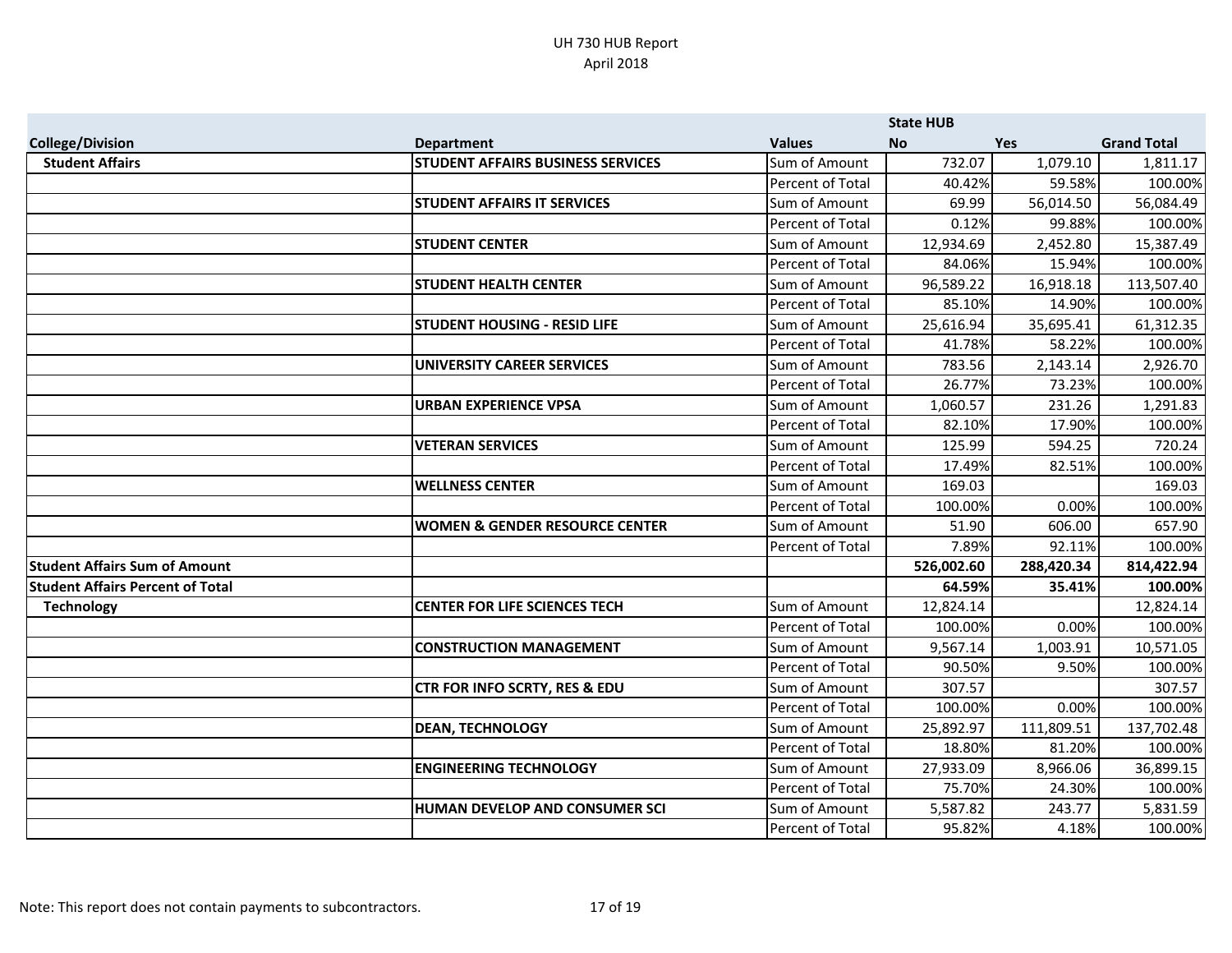|                                                   |                                                 |                  | <b>State HUB</b> |            |                    |
|---------------------------------------------------|-------------------------------------------------|------------------|------------------|------------|--------------------|
| <b>College/Division</b>                           | <b>Department</b>                               | <b>Values</b>    | <b>No</b>        | Yes        | <b>Grand Total</b> |
| <b>Technology</b>                                 | <b>INFORMATION &amp; LOGISTICS TECH</b>         | Sum of Amount    | 2,003.37         | 1,454.06   | 3,457.43           |
|                                                   |                                                 | Percent of Total | 57.94%           | 42.06%     | 100.00%            |
| <b>Technology Sum of Amount</b>                   |                                                 |                  | 84,116.10        | 123,477.31 | 207,593.41         |
| <b>Fechnology Percent of Total</b>                |                                                 |                  | 40.52%           | 59.48%     | 100.00%            |
| Univ Marketing, Comm & Media Rel                  | <b>MARKETING-UNIV MKT, COMM &amp; MEDIA REL</b> | Sum of Amount    | 19,848.00        |            | 19,848.00          |
|                                                   |                                                 | Percent of Total | 100.00%          | 0.00%      | 100.00%            |
|                                                   | <b>MEDIA RELATIONS</b>                          | Sum of Amount    | 150.00           |            | 150.00             |
|                                                   |                                                 | Percent of Total | 100.00%          | 0.00%      | 100.00%            |
|                                                   | VC/VP UNIV MKTG, COMM & MEDIA REL               | Sum of Amount    | 2,027.32         | 1,011.79   | 3,039.11           |
|                                                   |                                                 | Percent of Total | 66.71%           | 33.29%     | 100.00%            |
| Univ Marketing, Comm & Media Rel Sum of Amount    |                                                 |                  | 22,025.32        | 1,011.79   | 23,037.11          |
| Univ Marketing, Comm & Media Rel Percent of Total |                                                 |                  | 95.61%           | 4.39%      | 100.00%            |
| <b>University Advancement</b>                     | <b>ALUMNI RELATIONS</b>                         | Sum of Amount    | 2,466.15         | 136.58     | 2,602.73           |
|                                                   |                                                 | Percent of Total | 94.75%           | 5.25%      | 100.00%            |
|                                                   | <b>ANNUAL GIVING</b>                            | Sum of Amount    | 4,493.46         |            | 4,493.46           |
|                                                   |                                                 | Percent of Total | 100.00%          | 0.00%      | 100.00%            |
|                                                   | <b>BUSINESS OPERATIONS</b>                      | Sum of Amount    | 13,180.64        | 277.34     | 13,457.98          |
|                                                   |                                                 | Percent of Total | 97.94%           | 2.06%      | 100.00%            |
|                                                   | <b>CAMPAIGN STRATEGIC INITIATIVES</b>           | Sum of Amount    | 11,075.69        | 6,337.74   | 17,413.43          |
|                                                   |                                                 | Percent of Total | 63.60%           | 36.40%     | 100.00%            |
|                                                   | <b>CORPORATE &amp; FOUNDATION RELATIONS</b>     | Sum of Amount    |                  | 967.22     | 967.22             |
|                                                   |                                                 | Percent of Total | 0.00%            | 100.00%    | 100.00%            |
|                                                   | <b>DEVELOPMENT</b>                              | Sum of Amount    | 2,431.01         | 9.50       | 2,440.51           |
|                                                   |                                                 | Percent of Total | 99.61%           | 0.39%      | 100.00%            |
|                                                   | <b>GIFT MANAGEMENT</b>                          | Sum of Amount    | 69.33            |            | 69.33              |
|                                                   |                                                 | Percent of Total | 100.00%          | 0.00%      | 100.00%            |
|                                                   | <b>GIFT PROCESSING &amp; RECORDS</b>            | Sum of Amount    | 330.30           | (702.65)   | (372.35)           |
|                                                   |                                                 | Percent of Total | $-88.71%$        | 188.71%    | 100.00%            |
|                                                   | <b>INFORMATION SYSTEM &amp; REPORTING</b>       | Sum of Amount    |                  | 2,500.00   | 2,500.00           |
|                                                   |                                                 | Percent of Total | 0.00%            | 100.00%    | 100.00%            |
|                                                   | <b>PLANNED GIVING</b>                           | Sum of Amount    | 5,762.00         | 678.95     | 6,440.95           |
|                                                   |                                                 | Percent of Total | 89.46%           | 10.54%     | 100.00%            |
|                                                   | <b>PRINCIPAL GIFTS</b>                          | Sum of Amount    |                  | 136.61     | 136.61             |
|                                                   |                                                 | Percent of Total | 0.00%            | 100.00%    | 100.00%            |